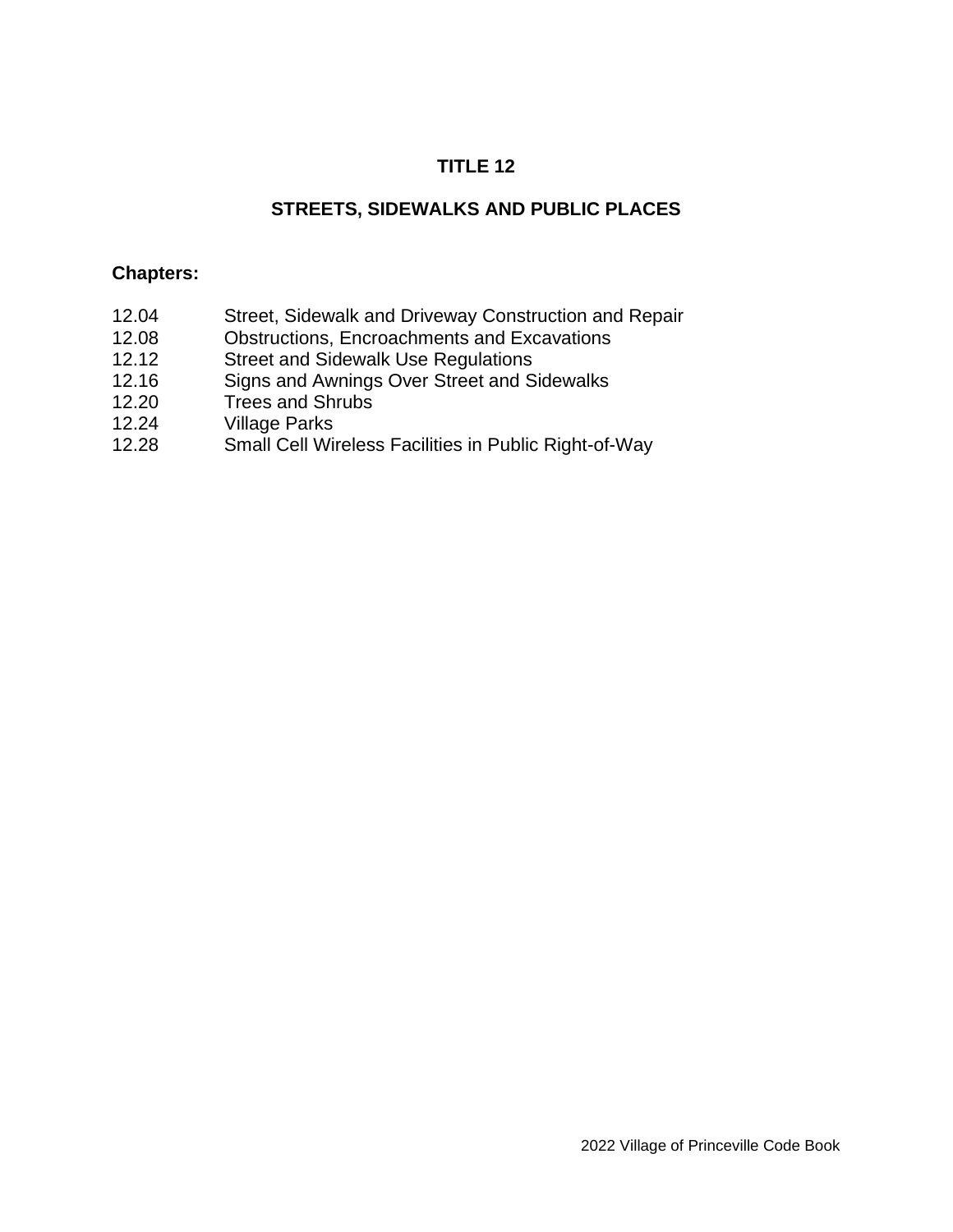### **Street, Sidewalk and Driveway Construction and Repair**

#### **Sections:**

- 12.04.010 Supervision
- 12.04.020 Construction Permit Required
- 12.04.030 Construction Bond
- 12.04.040 Pavement Specifications
- 12.04.050 Pavement Injuring Unlawful
- 12.04.060 Pavement Repair
- 12.04.070 Report of Defects
- 12.04.080 Driveway Construction Permit Required Application Snow and Ice Removal – Repair

**§12.04.010 Supervision.** All public streets, alleys, sidewalks, and other public ways shall be under the supervision of the Superintendent of Public Works (for the provisions of Title 12, hereinafter the "Superintendent"). The Superintendent shall have supervision over all work thereon, and the cleaning thereof, and shall be charged with the enforcement of all ordinance provisions relating to such public places and is authorized to enforce such ordinances.

**§12.04.020 Construction – Permit Required.** It is unlawful to construct or lay any pavement on any public street, sidewalk, alley or other public way, without having first secured a permit therefor. Applications for such permits shall be made to the Village Clerk, and shall state the location of the intended pavement, the extent thereof, and the person or firm who is to do the actual construction work. No such permit shall be issued except on order of the Superintendent or Village Board.

**§12.04.030 Construction – Bond.** Each applicant shall file in the amount of Sixty Thousand Dollars (\$60,000.00) a bond, with surety as approved by the Village, conditioned to indemnify the Village from any loss or damage resulting from the work undertaken or the manner of doing the same.

**§12.04.040 Pavement – Specifications.** All street and sidewalk pavement shall be made in conformity with the specifications laid down from time to time by the Village Board or Superintendent.

**§12.04.050 Pavement – Injuring Unlawful.** It is unlawful to walk upon or drive any vehicle or animal upon, or injure any newly laid street or sidewalk pavement while the same is guarded by a warning sign or barricade, or to knowingly injury any pavement.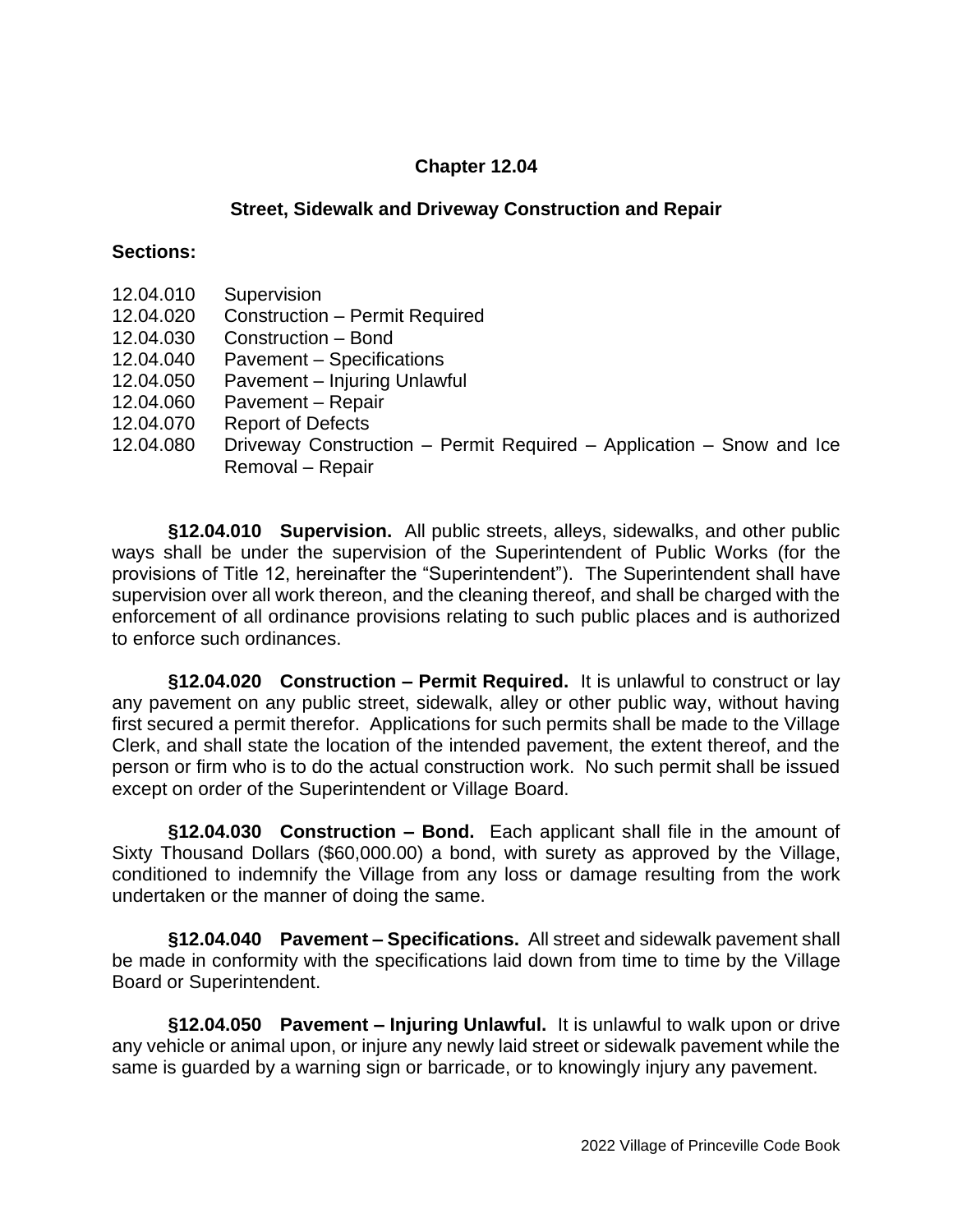**§12.04.060 Pavement – Repair.** All public streets, alleys and sidewalk pavement shall be in good repair. Such repair work, whether done by the Village or by the abutting owner, shall be under the supervision of the Superintendent.

**§12.04.070 Report of Defects.** It is the duty of every Village officer or employee becoming cognizant of any defect in any street, alley or sidewalk, or any obstruction thereof, to report the same to the Superintendent as soon as possible.

### **§12.04.080 Driveway Construction – Permit Required – Application – Snow and Ice Removal – Repair.**

- A. It is unlawful to construct or maintain any driveway in or across any public sidewalk in the Village where this necessitates any interference with or change in the grade of any public sidewalk or curb without first having obtained a permit therefor from the Superintendent. Application for such driveway permits shall state the size, location and material to be used in such driveway, and it is unlawful to depart from such specifications or vary from them without permission of the Superintendent or Village Board.
- B. It is the duty of any person, firm or corporation maintaining any such driveway to keep the same free from snow and ice or any obstruction, and to keep the same in good repair where the same crosses a public sidewalk.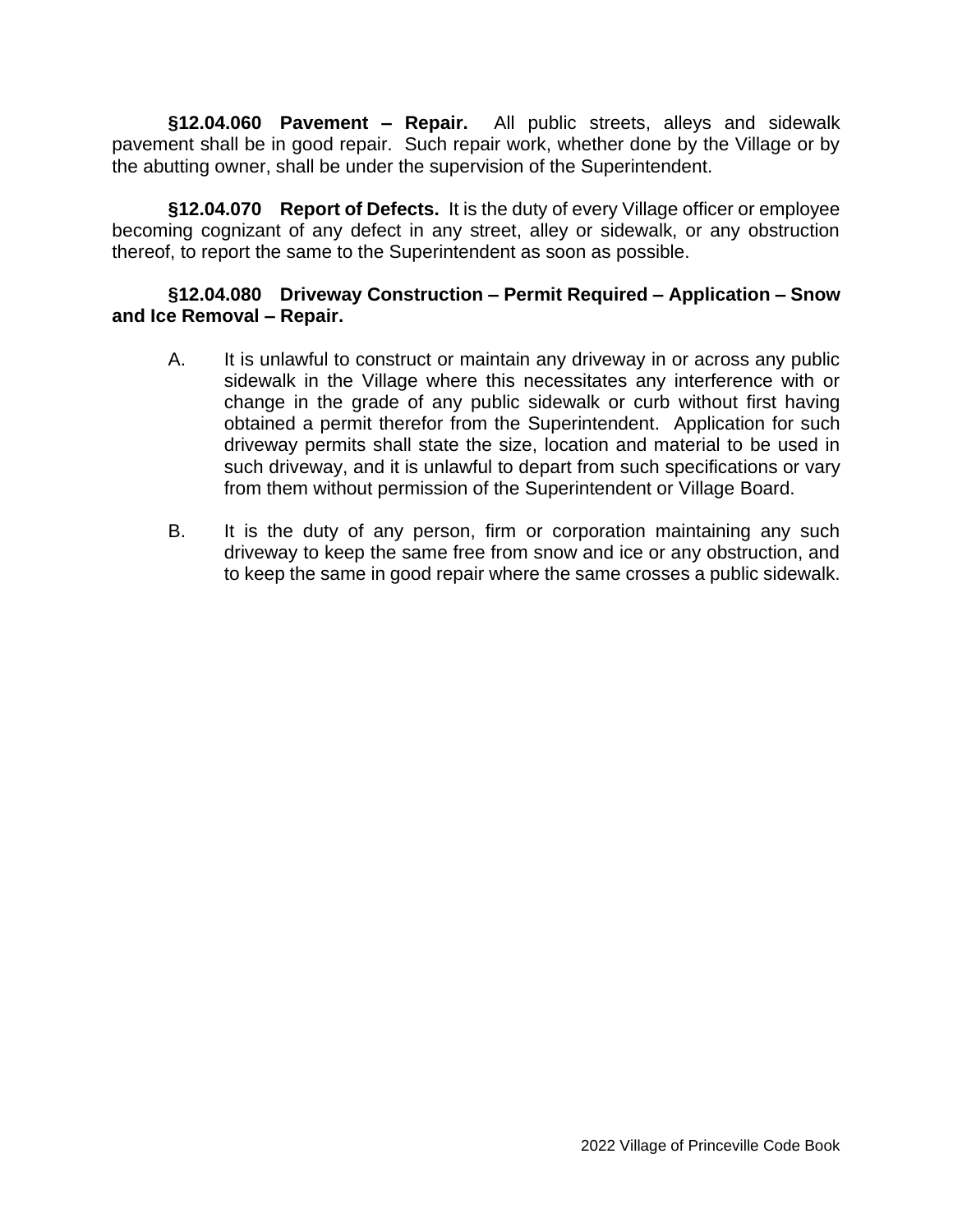#### **Obstructions, Encroachments and Excavations**

#### **Sections:**

- 12.08.010 Obstructions
- 12.08.020 Barricades When Required
- 12.08.030 Barricades Disturbing Unlawful
- 12.08.040 Private Use
- 12.08.050 Encroachments
- 12.08.060 Excavations Permit Required Refilling
- 12.08.070 Openings Permit Required Guarding

**§12.08.010 Obstructions.** It is unlawful for any person, firm or corporation to cause, create or maintain any obstruction of any street, alley, sidewalk or other public way, except as may be specifically authorized by ordinance or by the Superintendent.

#### **§12.08.020 Barricades – When Required.**

- A. Any person, firm or corporation laying or repairing any pavement on a street, sidewalk or other public place or making an excavation in the same shall maintain suitable barricades to prevent injury of any person or vehicle by reason of the work. Such barricades shall be protected by a light at nighttime.
- B. Any defect in any such pavement shall be barricaded to prevent injury, and any person, firm or corporation properly maintaining any opening or excavation in any such place shall guard such opening or excavation while the same remains open by proper barricades and lights.

**§12.08.030 Barricades – Disturbing Unlawful.** It is unlawful to disturb or interfere with any barricade or lights lawfully placed to protect or mark any new pavement or excavation or opening in any public street, alley or sidewalk.

**§12.08.040 Private Use.** It is unlawful for any person, firm or corporation to use any street, sidewalk or other public place, as space for the display of goods or merchandise for sale, or to write or mark any sign or advertisement on any such pavement.

**§12.08.050 Encroachments.** It is unlawful to maintain or erect any building or structure which encroaches upon any public street or property.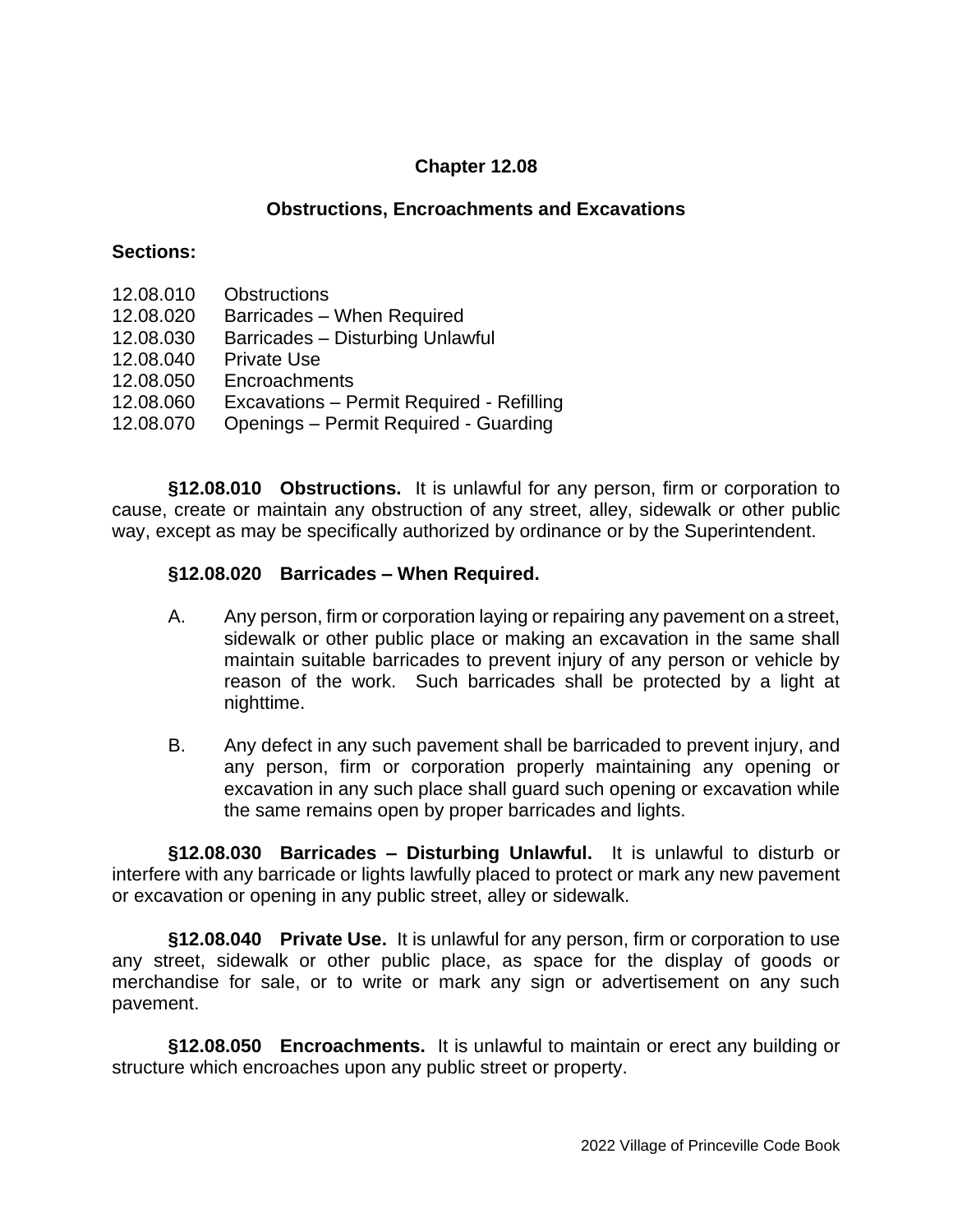### **§12.08.060 Excavations – Permit Required – Refilling.**

- A. It is unlawful to make any excavation in or tunnel under any public street, alley, sidewalk or other public place in the Village, without first having secured a permit therefor. Applications for such permits shall be made to the Village Clerk and shall specify the intended location and purpose of the excavation.
- B. Any such person making any such excavation shall refill the same properly and shall restore the surface to its condition before the excavation was made, as soon as possible. All such excavations, refills and resurfacing shall be made subject to the supervision and direction of the Superintendent.

**§12.08.070 Openings – Permit Required – Guarding.** It is unlawful to construct or maintain any opening or stairway in any public street or sidewalk or alley without a permit from the Superintendent or Village Board. All such lawfully maintained openings shall be guarded by a suitable strong cover or railing, to the approval of the Superintendent.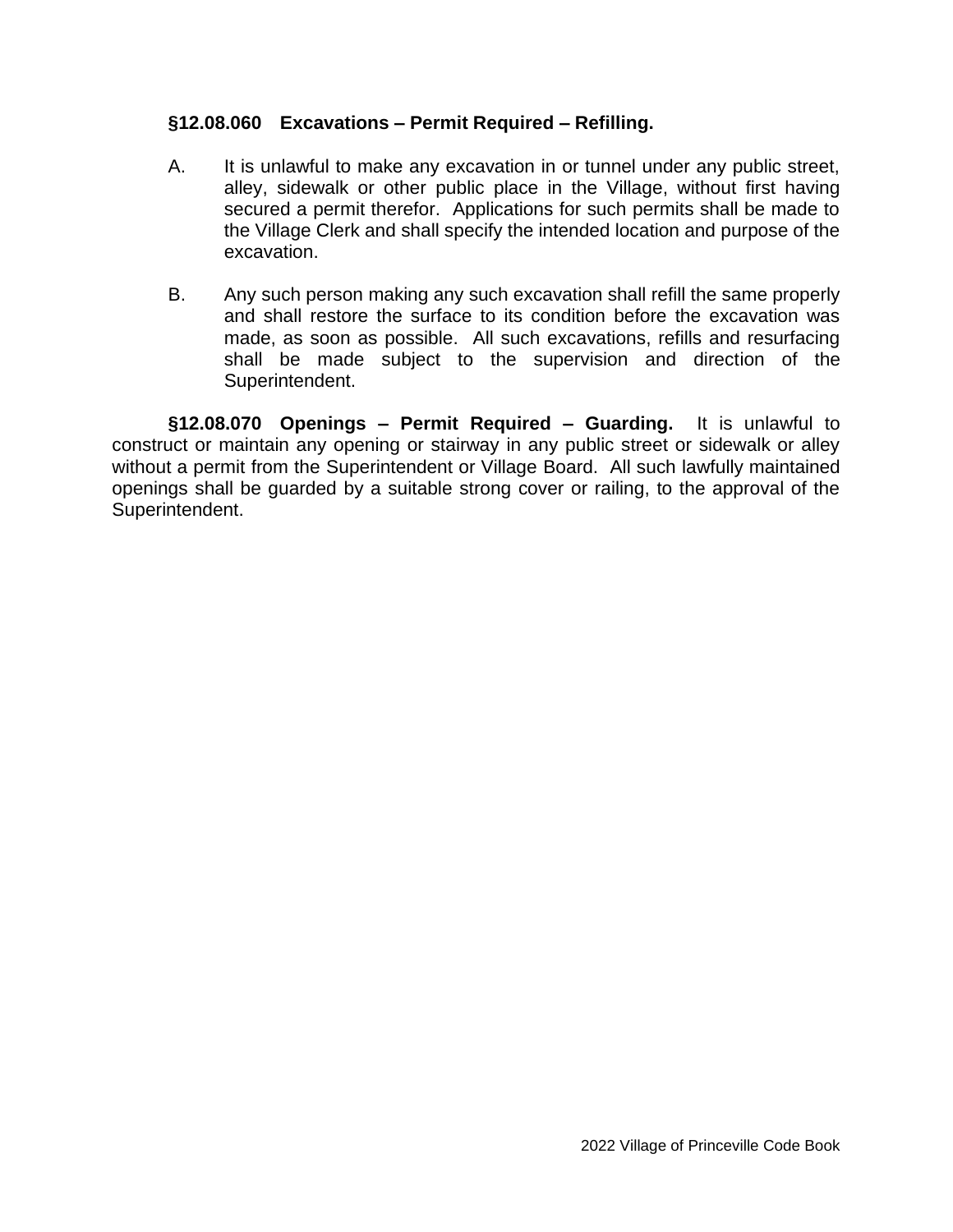## **Street and Sidewalk Use Regulations**

#### **Sections:**

- 12.12.010 Snow Removal
- 12.12.020 Deposits on Streets
- 12.12.030 Deposits on Sidewalks
- 12.12.040 Obstructing Drains
- 12.12.050 Erecting Poles and Wires Permit Required
- 12.12.060 Erecting Gas Pumps Permit Required
- 12.12.070 Games
- 12.12.080 Barbed Wire Fences

#### **§12.12.010 Snow Removal.**

- A. All vehicles should be moved off of streets and alleys within the Village if two (2) or more inches of snow are forecast.
- B. It is unlawful to allow any motor vehicle, trailer or any obstruction to remain on any street or alley within the Village limits in such a manner as to interfere unreasonably with snow removal operations when snow accumulation is two (2) or more inches in depth.
- C. The Village shall have the right, at its option and without notice, to remove any vehicle, trailer or other obstruction at the owner's cost and expense for proper snow removal and highway safety.
- D. Any person violating this Section shall be fined not less than Twenty-five Dollars (\$25.00) nor more than One Hundred Dollars (\$100.00) and each day of violation shall be deemed a separate offense.

#### **§12.12.020 Deposits on Streets.**

- A. It is unlawful to deposit on any street any material which may be harmful to the pavement thereof, or any waste material, or any glass, or other articles which may do injury to any person, animal or property.
- B. Coal or other materials may be deposited in streets preparatory to delivery or use, provided that such deposit does not reduce the usable width of the roadway at that point to less than eighteen (18) feet, and provided that such material or coal, other than material to be used in actual building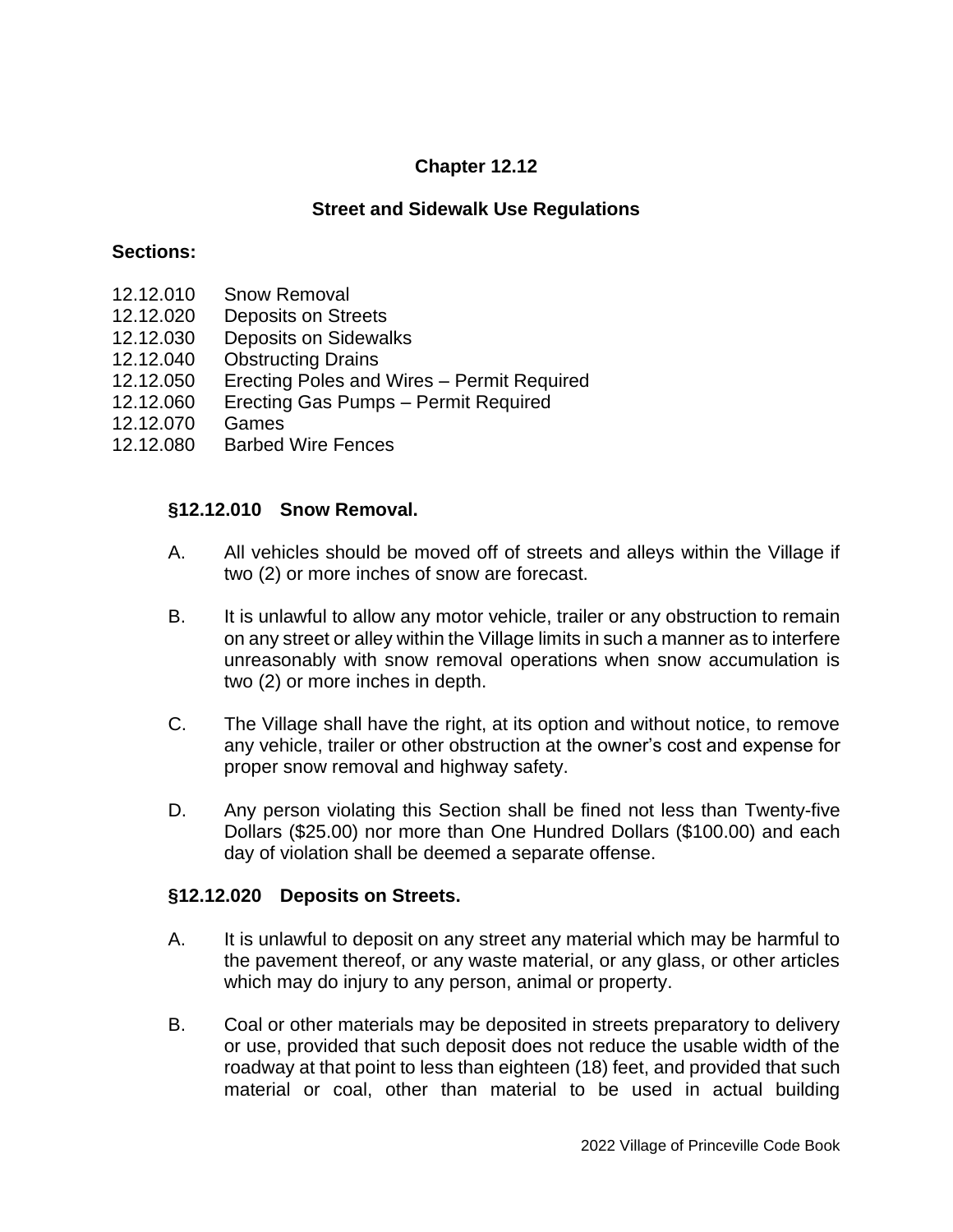construction, shall not be permitted to remain in such street for more than three (3) hours.

C. Any such material or coal shall be guarded by lights if the same remains upon any street after nighttime.

# **§12.12.030 Deposits on Sidewalks.**

- A. It is unlawful to deposit on any public sidewalk any material which may be harmful to the pavement thereof, or any waste material, or any glass or other articles which might cause injury to persons, animals or property.
- B. Merchandise or other articles may be deposited on sidewalks preparatory to delivery, provided that the usable width is not thereby reduced to less than four (4) feet; provided that no such article shall remain on such walk for more than one-half (1/2) hour.

**§12.12.040 Obstructing Drains.** It is unlawful to obstruct any drain in any public street or alley.

# **§12.12.050 Erecting Poles and Wires – Permit Required.**

- A. It is unlawful to erect any poles or wires or maintain any poles or wires over any public street, alley or other public way without having first secured permission from the Superintendent or Village Board.
- B. No such permit shall be issued until the applicant furnishes a bond or indemnity policy with corporate surety, to indemnify the Village against loss or liability, in the sum of Sixty Thousand Dollars (\$60,000.00) for any such loss or liability occasioned by such tank or pump.

**§12.12.060 Erecting Gas Pumps – Permit Required.** It is unlawful to maintain any gasoline pump or tank in any public street, alley or sidewalk, without having first obtained a permit therefor from the Superintendent or Village Board.

**§12.12.070 Games.** It is unlawful to play any games upon any street, alley or sidewalk or other public place, where such games cause unnecessary noise, or interfere with traffic or pedestrians.

**§12.12.080 Barbed Wire Fences.** It is unlawful to maintain or construct any fence composed in whole or in part of barbed wire, or with any similar material designed to cause injury to persons, or any wire charged with electric current, anywhere within three (3) feet of any public street, alley, sidewalk, park or other public way or place.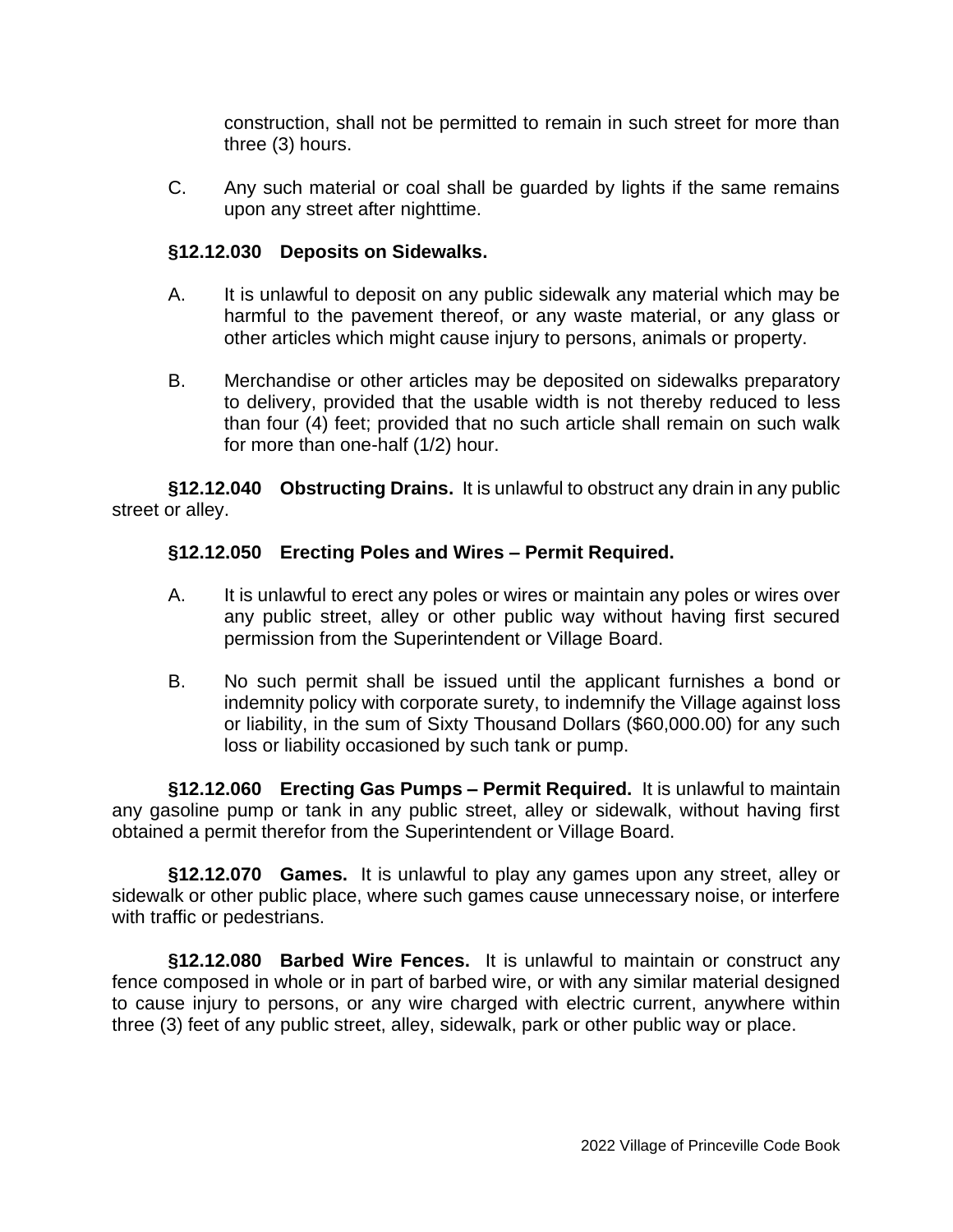#### **Signs and Awnings Over Streets and Sidewalks**

#### **Sections:**

- 12.16.010 Permit Required
- 12.16.020 Application Indemnity
- 12.16.030 Construction
- 12.16.040 Permit Period
- 12.16.050 Height Above Walk
- 12.16.060 Inspection

**§12.16.010 Permit Required.** No person, firm or corporation shall erect or maintain any sign, signboard or rigid canopy over any street, sidewalk, alley or other public way in the Village without having first obtained a permit therefor as herein provided.

**§12.16.020 Application – Indemnity.** Each person, firm or corporation seeking such a permit shall file an application with the Village Clerk in the form required by the Board. Any applicant who signs and submits this application shall indemnify the Village from any loss or damage or liability, including but not limited to the Village's reasonable attorney's fees and other legal expenses that may result from the construction or maintenance of such sign or canopy.

**§12.16.030 Construction.** All signs and canopies extending over any public sidewalk, street, alley or other public place must be securely fastened and constructed so that there will be no danger of the same being dislodged by ordinary winds or falling from other cause.

**§12.16.040 Permit Period.** The period for which permits required by this Chapter shall run shall be the same as the general license year.

**§12.16.050 Height Above Walk.** The lowest part of any such canopy, sign or of any non-rigid awning, or any support thereof which extends over any public way shall be at least eight (8) feet above the level of the walk or public way over which it extends, but no such sign shall be maintained over any public way used by vehicles if any part of its support or of the sign is less than fifteen (15) feet above the level of such public way.

**§12.16.060 Inspection.** It shall be the duty of the Building Inspector to inspect or cause to be inspected in compliance with the provisions set forth in Chapter 1.08, every sign, canopy or awning which extends over any sidewalk, street, alley or other public way. If any such sign or canopy is found to be insecurely fastened he/she shall report this fact to the owner of the sign or to the owner or occupant of the premises on which it is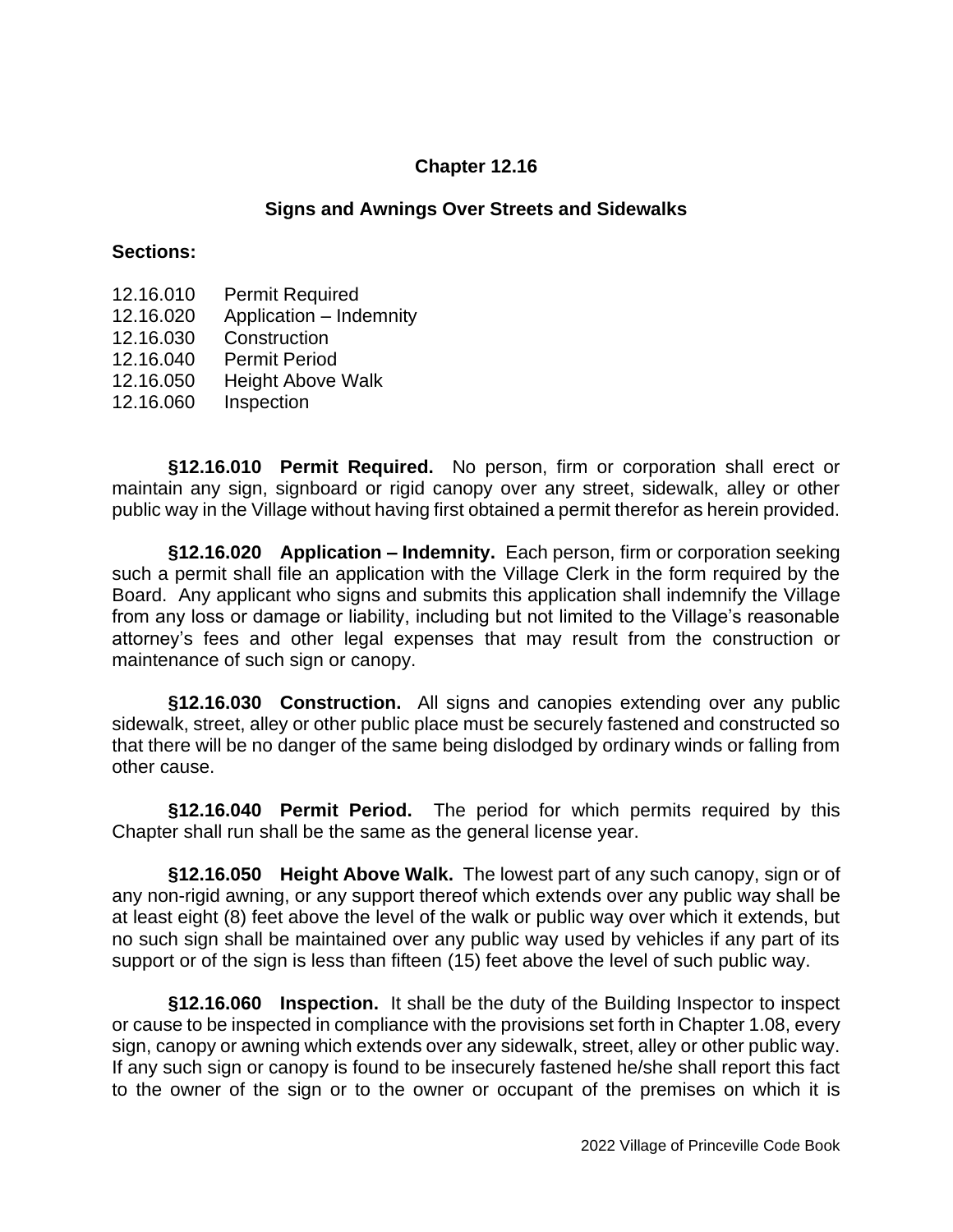fastened. If the sign or canopy is not made secure within ten (10) days after such notice, it may be taken down by the Village.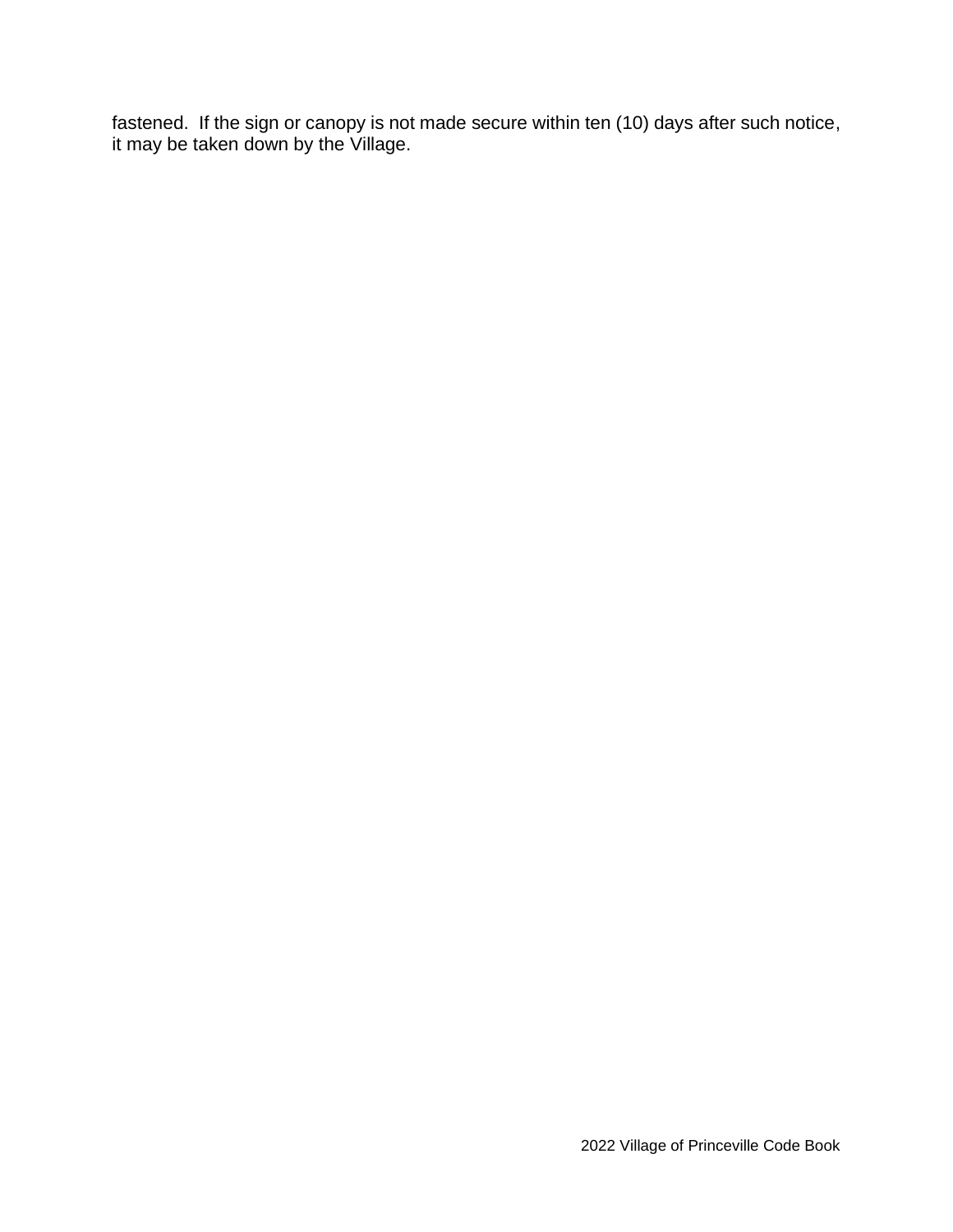## **Trees and Shrubs**

### **Sections:**

- 12.20.010 Planting Permit Required Placement
- 12.20.020 Removal Permit Required Application
- 12.20.030 Injuring Unlawful
- 12.20.040 Attaching Advertisements or Notices Unlawful
- 12.20.050 Dangerous Trees
- 12.20.060 Wires
- 12.20.070 Gas Pipes
- 12.20.080 Excavations

**§12.20.010 Planting – Permit Required – Placement.** It is unlawful to plant any tree or bush in any public street or parkway or other public place without having first secured a permit therefor. Applications for such permits shall be made to the Village Clerk, and shall be referred to the Village Board. All trees and shrubs so planted shall be placed subject to the directions and approval of the Committee on Streets and Alleys.

**§12.20.020 Removal – Permit Required – Application.** It is unlawful to remove or cut down any tree or shrub in any street, parkway or other public place without having first secured a permit therefor. Applications for such permits shall be made to the Village Clerk, and shall be referred to the Village Board before permission shall be granted.

**§12.20.030 Injuring Unlawful.** It is unlawful to injure any tree or shrub planted in any such public place.

**§12.20.040 Attaching Advertisements or Notices Unlawful.** It is unlawful to attach any sign, advertisement or notice to any tree or shrub in any street, parkway or other public place.

### **§12.20.050 Dangerous Trees.**

A. Any tree or shrub which overhangs any sidewalk, street or other public place in the Village in such a way as to impede or interfere with traffic or travel on such public place shall be trimmed by the owner of the abutting premises or of the premises on which such tree or shrub grows so that the obstruction shall cease.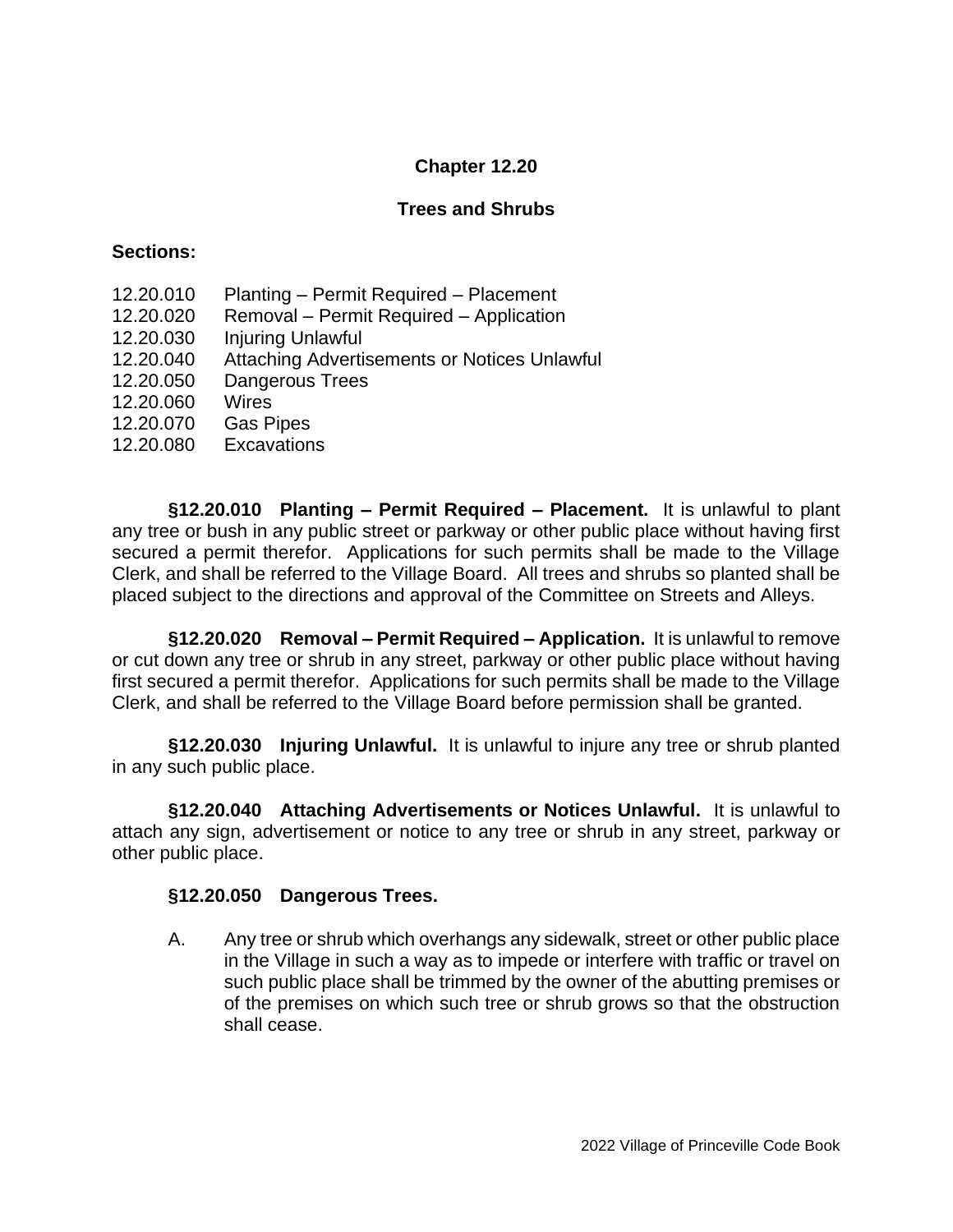B. Any limb of a tree which has become likely to fall on or across any public way or place shall be removed by the owner of the premises on which such tree grows or stands.

### **§12.20.060 Wires.**

- A. It is unlawful to attach any wire or other rope to any tree or shrub in any public street, parkway or other public place without permission of the Superintendent or Village Board.
- B. Any person or company given the right to maintain poles and wires in the streets, alleys or other public places in the Village shall, in the absence of provision in the franchise concerning the subject, keep such wires and poles free from and away from any trees or shrubs in such place so far as may be possible and shall keep all such trees and shrubs properly trimmed subject to the supervision of the Superintendent, so that no injury shall be done whether to the poles or wire or shrubs and trees by contact.

**§12.20.070 Gas Pipes.** Any person, firm or corporation maintaining any gas pipe in the Village shall, in the absence of provision in the franchise concerning the subject, keep such pipes free from leaks so that no injury shall be done to any trees or shrubs.

**§12.20.080 Excavations.** In making excavations in streets or other public places proper care shall be taken to avoid injury to the roots of any tree or shrub, wherever possible.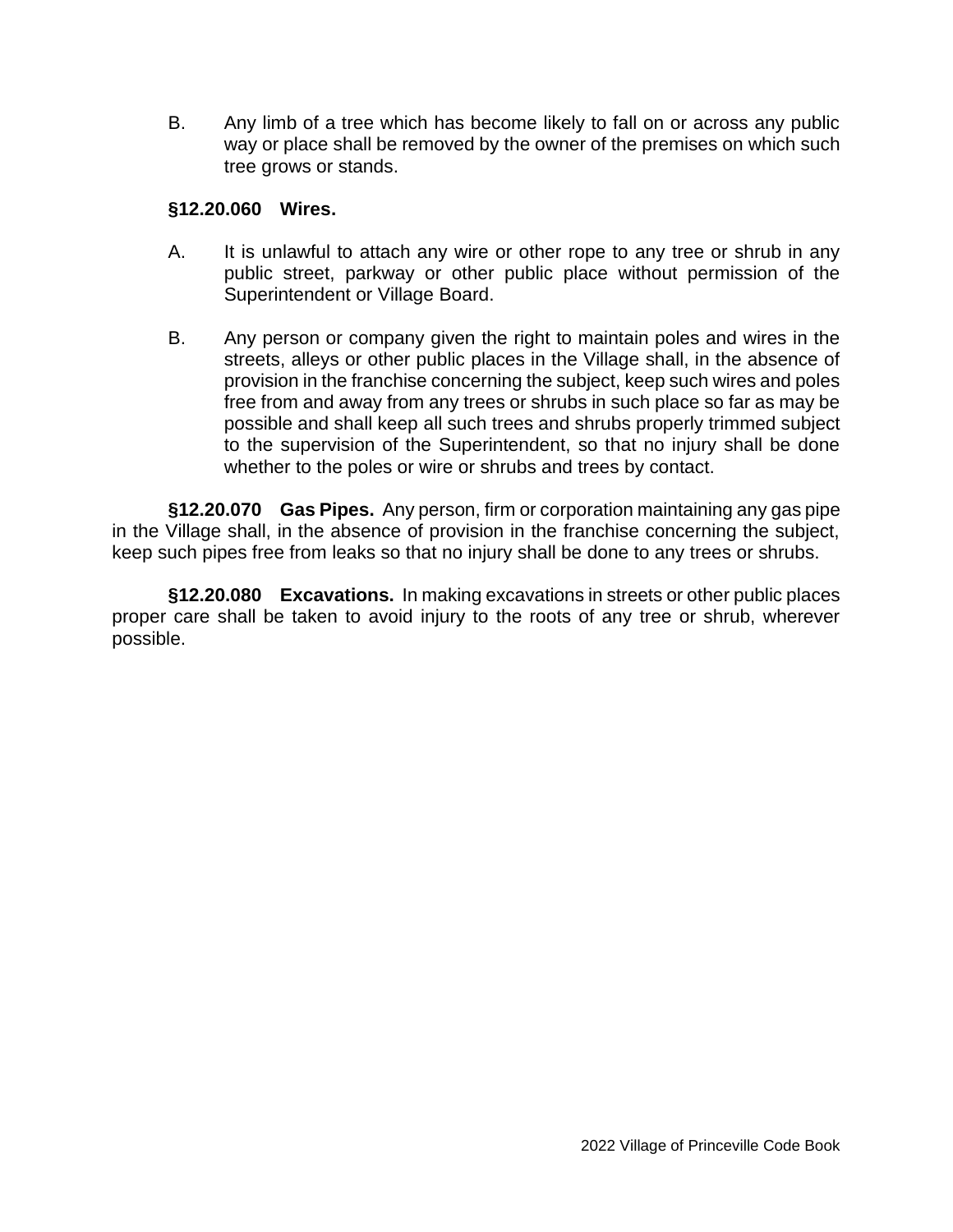## **Village Parks**

## **Sections:**

12.24.010 Hours 12.24.020 Parking

## **§12.24.010 Hours.**

- A. The Village parks shall be closed from 10:00 p.m. until 6:00 a.m. on weekdays, weekends and holidays.
- B. After the closing of these parks, no one will be allowed to loiter within the areas. Law enforcement officers shall be in charge of enforcing this section.

Such hours may be extended by written request and permission given by the Village Board. These requests will be on file at the Princeville Village Hall.

## **§12.24.020 Parking.**

- A. No second division vehicle, as such vehicle is defined in Chapter 1, Section 1-146 of the Illinois Municipal Code, 625 ILCS 5/1-146, shall park anywhere in the Village park known as Cutters Grove. This prohibition applies to, but is not limited in application to, parking on any street, road, or parking area in Cutters Grove. However, the prohibition does not apply to a school bus or a tour bus the passengers of which are using Cutters Grove; and also does not apply to any maintenance or service vehicle that is in Cutters Grove to maintain or service the park.
- B. Any person violating any of the provisions of subsection A of this section shall be subject to a fine of Fifty Dollars (\$50.00) for each offense. Each calendar day that such a violation continues shall be considered a separate offense and shall subject the person in violation to an additional fine of Fifty Dollars (\$50.00).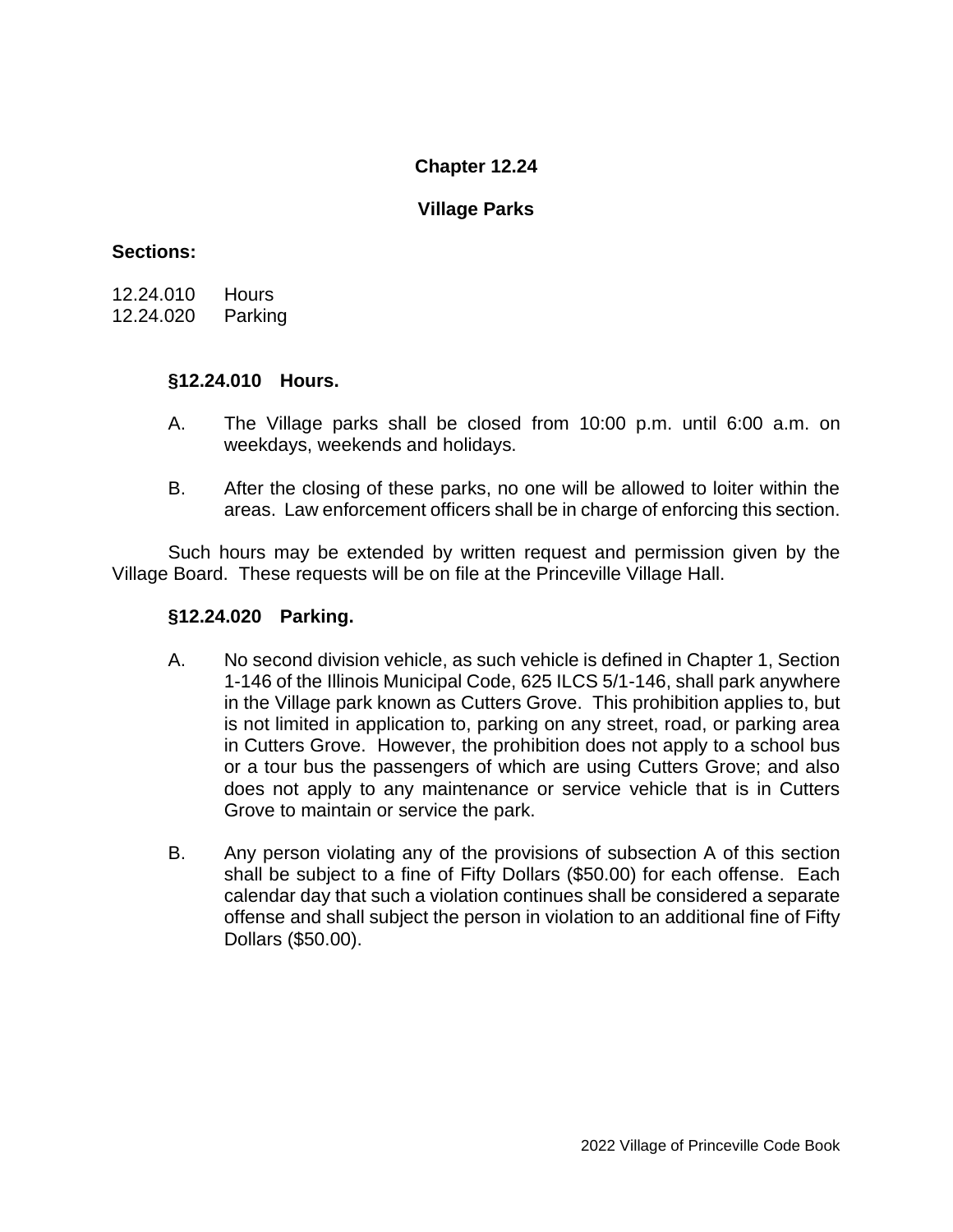## **Small Cell Wireless Facilities in Public Right-of-Way**

#### **Sections:**

- 12.28.010 Purpose and Scope
- 12.28.020 Definitions
- 12.28.030 Regulation of Small Wireless Facilities
- 12.28.040 Dispute Resolution
- 12.28.050 Indemnification
- 12.28.060 Insurance
- 12.28.070 Severability

#### **§12.28.010 Purpose and Scope.**

- A. Purpose. The purpose of this Ordinance is to establish regulations, standards and procedures for the siting and collocation of small wireless facilities in the rights-of-way within the Village's jurisdiction, or outside the rights-of-way on property zoned by the Village exclusively for commercial or industrial use, in a manner that is consistent with the Act.
- B. Conflicts with Other Ordinances. This Ordinance supersedes all Ordinances or parts of Ordinances adopted prior hereto that are in conflict herewith, to the extent of such conflict.
- C. Conflicts with State and Federal Laws. In the event that applicable federal or State laws or regulations conflict with the requirements of this Ordinance, the wireless provider shall comply with the requirements of this Ordinance to the maximum extent possible without violating federal or State laws or regulations.

#### **§12.28.020 Definitions.**

For the purposes of this Chapter, the following terms shall have the following meanings:

"Antenna": Communications equipment that transmits or receives electromagnetic radio frequency signals used in the provision of wireless services.

"Applicable Codes": Uniform building, fire, electrical, plumbing, or mechanical codes adopted by a recognized national code organization or local amendments to those codes, including the National Electric Safety Code.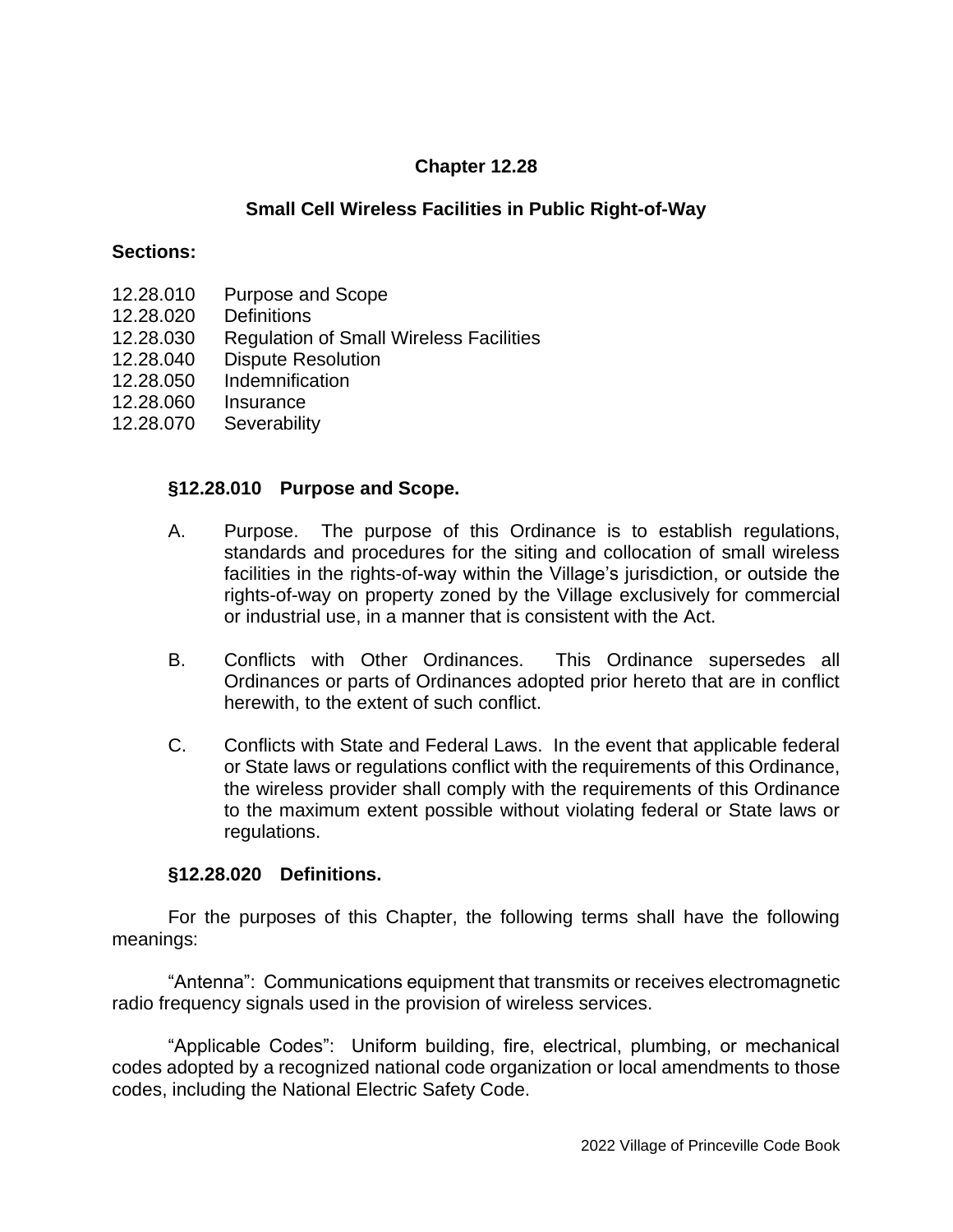"Applicant": Any person or entity who submits a siting application and the agents, employees and contractors of such person or entity.

"Application": A request submitted by an applicant to the Village for a permit to collocate small wireless facilities, and/or a request that includes the installation of a new utility pole for such collocation at a specific location, as well as any applicable fee for the review of such application.

"Collocate" or "Collocation": To install, mount, maintain, modify, operate, or replace wireless facilities on or adjacent to a pre-existing structure or utility pole, and/or modification of a structure for the purposes of mounting or installing a wireless facility on that structure or utility pole.

"Communications Service": Cable service, as defined in 47 U.S.C. 522(6), as amended; information service, as defined in 47 U.S.C. 153(24), as amended; telecommunications service, as defined in 47 U.S.C. 153(53), as amended; mobile service, as defined in 47 U.S.C. 153(53), as amended; or wireless service other than mobile service.

"Communications Service Provider": A cable operator, as defined in 47 U.S.C. 522(5), as amended; a provider of information service, as defined in 47 U.S.C. 153(24), as amended; a telecommunications carrier, as defined in 47 U.S.C. 153(51), as amended; or a wireless provider.

"FCC": The Federal Communications Commission of the United States.

"Fee": A one-time charge.

"Historic District" or "Historic Landmark": A building, property, or site, or group of buildings, properties, or sites that are either (i) listed in the National Register of Historic Places or formally determined eligible for listing by the Keeper of the National Register, the individual who has been delegated the authority by the federal agency to list properties and determine their eligibility for the National Register, in accordance with Section VI.D.1.a.i through Section VI.D.1.a.v of the Nationwide Programmatic Agreement codified at 47 CFR Part 1, Appendix C; or (ii) designated as a locally landmarked building, property, site, or historic district by an ordinance adopted by the Village pursuant to a preservation program that meets the requirements of the Certified Local Government Program of the Illinois State Historic Preservation Office or where such certification of the preservation program by the Illinois State Historic Preservation Office is pending.

"Law": A federal or State statute, common law, code, rule, regulation, order, or local ordinance or resolution.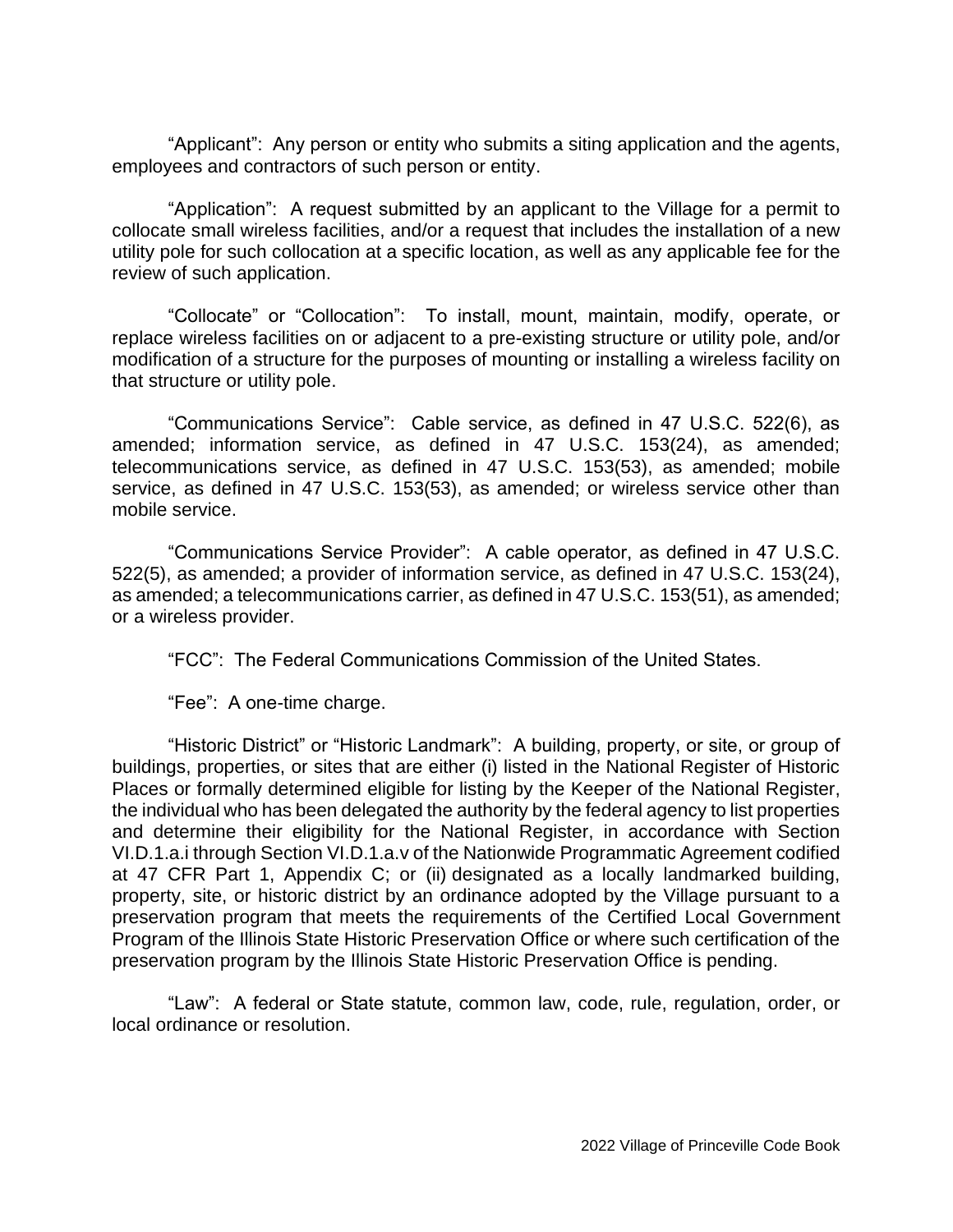"Micro Wireless Facility": A small wireless facility that is not larger in dimension than twenty-four (24) inches in length, fifteen (15) inches in width, and twelve (12) inches in height and that has an exterior antenna, if any, no longer than eleven (11) inches.

"Municipal Utility Pole": A utility pole owned or operated by the Village in public rights-of-way.

"Permit": A written authorization required by the Village to perform an action or initiate, continue, or complete a project.

"Person": An individual, corporation, limited liability company, partnership, association, trust, or other entity or organization.

"Public Safety Agency": The functional division of the federal government, the State, a unit of local government, or a special purpose district located in whole or in part within this State, that provides or has authority to provide firefighting, police, ambulance, medical, or other emergency services to respond to and manage emergency incidents.

"Rate": A recurring charge.

"Right-of-Way": The area on, below, or above a public roadway, highway, street, public sidewalk, alley, or utility easement dedicated for compatible use. Right-of-way does not include Village-owned aerial lines.

"Small Wireless Facility": A wireless facility that meets both of the following qualifications: (i) each antenna is located inside an enclosure of no more than six (6) cubic feet in volume or, in the case of an antenna that has exposed elements, the antenna and all of its exposed elements could fit within an imaginary enclosure of no more than six (6) cubic feet; and (ii) all other wireless equipment attached directly to a utility pole associated with the facility and any pre-existing associated equipment of the structure, is cumulatively no more than twenty-eight (28) cubic feet in volume. The following types of associated ancillary equipment are not included in the calculation of equipment volume: electric meter, concealment elements, telecommunications demarcation box, ground-based enclosures, grounding equipment, power transfer switch, cut-off switch, and vertical cable runs for the connection of power and other services.

"Utility Pole": A pole or similar structure that is used in whole or in part by a communications service provider or for electric distribution, lighting, traffic control, or a similar function.

"Wireless Facility": Equipment at a fixed location that enables wireless communications between user equipment and a communications network, including: (i) equipment associated with wireless communications; and (ii) radio transceivers, antennas, coaxial or fiber-optic cable, regular and backup power supplies, and comparable equipment, regardless of technological configuration. Wireless facility includes small wireless facilities. Wireless facility does not include: (i) the structure or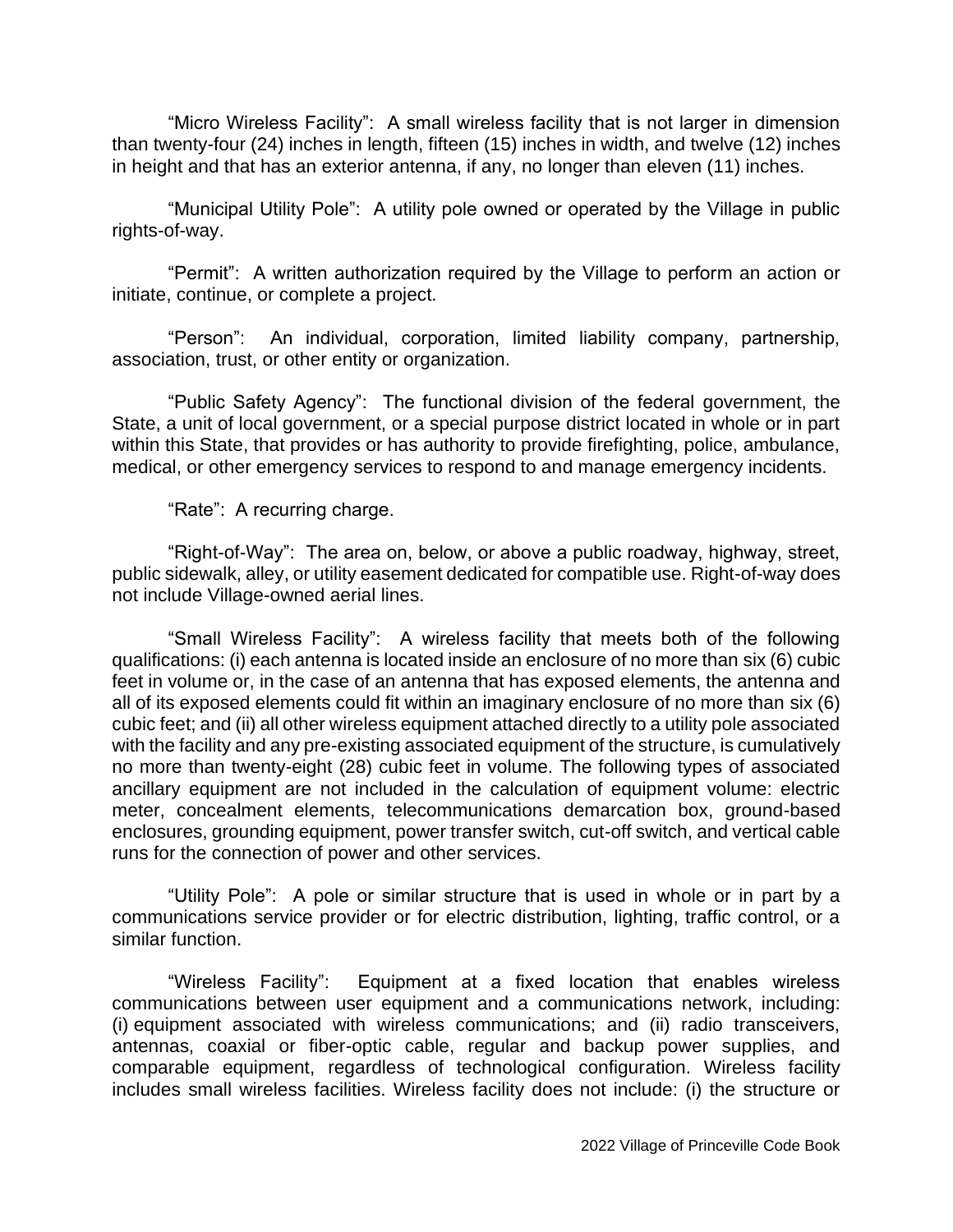improvements on, under, or within which the equipment is collocated; or (ii) wireline backhaul facilities, coaxial or fiber optic cable that is between wireless support structures or utility poles or coaxial, or fiber optic cable that is otherwise not immediately adjacent to or directly associated with an antenna.

"Wireless Infrastructure Provider": Any person authorized to provide telecommunications service in the State that builds or installs wireless communication transmission equipment, wireless facilities, wireless support structures, or utility poles and that is not a wireless services provider but is acting as an agent or a contractor for a wireless services provider for the application submitted to the Village.

"Wireless Provider": A wireless infrastructure provider or a wireless services provider.

"Wireless Services": Any services provided to the general public, including a particular class of customers, and made available on a nondiscriminatory basis using licensed or unlicensed spectrum, whether at a fixed location or mobile, provided using wireless facilities.

"Wireless Services Provider": A person who provides wireless services.

"Wireless Support Structure": A freestanding structure, such as a monopole; tower, either guyed or self-supporting; billboard; or other existing or proposed structure designed to support or capable of supporting wireless facilities. Wireless support structure does not include a utility pole.

### **§12.28.030 Regulation of Small Wireless Facilities.**

- A. Permitted Use. Small wireless facilities shall be classified as permitted uses and subject to administrative review, except as provided in subsection C.9 herein regarding Height Exceptions or Variances, but not subject to zoning review or approval if they are collocated (i) in rights-of-way in any zoning district, or (ii) outside rights-of-way in property zoned exclusively for commercial or industrial use.
- B. Permit Required. An applicant shall obtain one or more permits from the Village to collocate a small wireless facility. An application shall be received and processed, and permits issued shall be subject to the following conditions and requirements:
	- 1. Application Requirements. A wireless provider shall provide the following information to the Village, together with the Village's Small Cell Wireless Facilities Permit Application, as a condition of any permit application to collocate small wireless facilities on a utility pole or wireless support structure: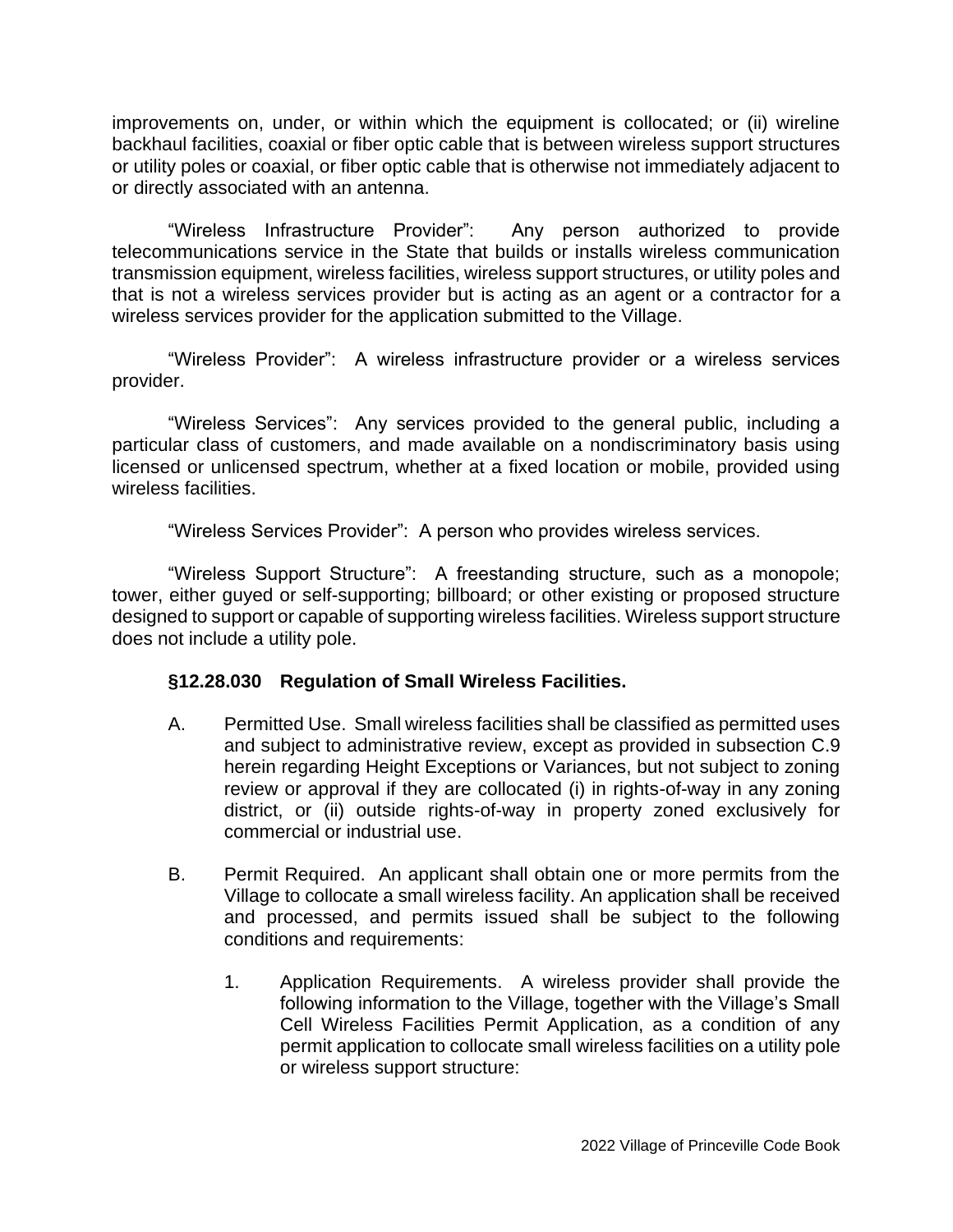- a. Site specific structural integrity and, for a municipal utility pole, make-ready analysis prepared by a structural engineer, as that term is defined in Section 4 of the Structural Engineering Practice Act of 1989;
- b. The location where each proposed small wireless facility or utility pole would be installed and photographs of the location and its immediate surroundings depicting the utility poles or structures on which each proposed small wireless facility would be mounted or location where utility poles or structures would be installed. This should include a depiction of the completed facility;
- c. Specifications and drawings prepared by a structural engineer, as that term is defined in Section 4 of the Structural Engineering Practice Act of 1989, for each proposed small wireless facility covered by the application as it is proposed to be installed;
- d. The equipment type and model numbers for the antennas and all other wireless equipment associated with the small wireless facility;
- e. A proposed schedule for the installation and completion of each small wireless facility covered by the application, if approved;
- f. Certification that the collocation complies with the Collocation Requirements and Conditions contained herein, to the best of the applicant's knowledge; and
- g. In the event that the proposed small wireless facility is to be attached to an existing pole owned by an entity other than the Village, the wireless provider shall provide legally competent evidence of the consent of the owner of such pole to the proposed collocation.
- 2. Completeness of Application. Should the Village notify the applicant on or before the 10th day after the applicant's submission that the application is materially incomplete, and clearly and specifically identifies the missing documents and information and the specific rule or regulation creating the obligation to submit such documents or information, the time period date calculation (in paragraphs 3(b) and (c) below) shall restart at zero on the date on which the applicant submits all of the documents and information identified by the Village to render the application complete.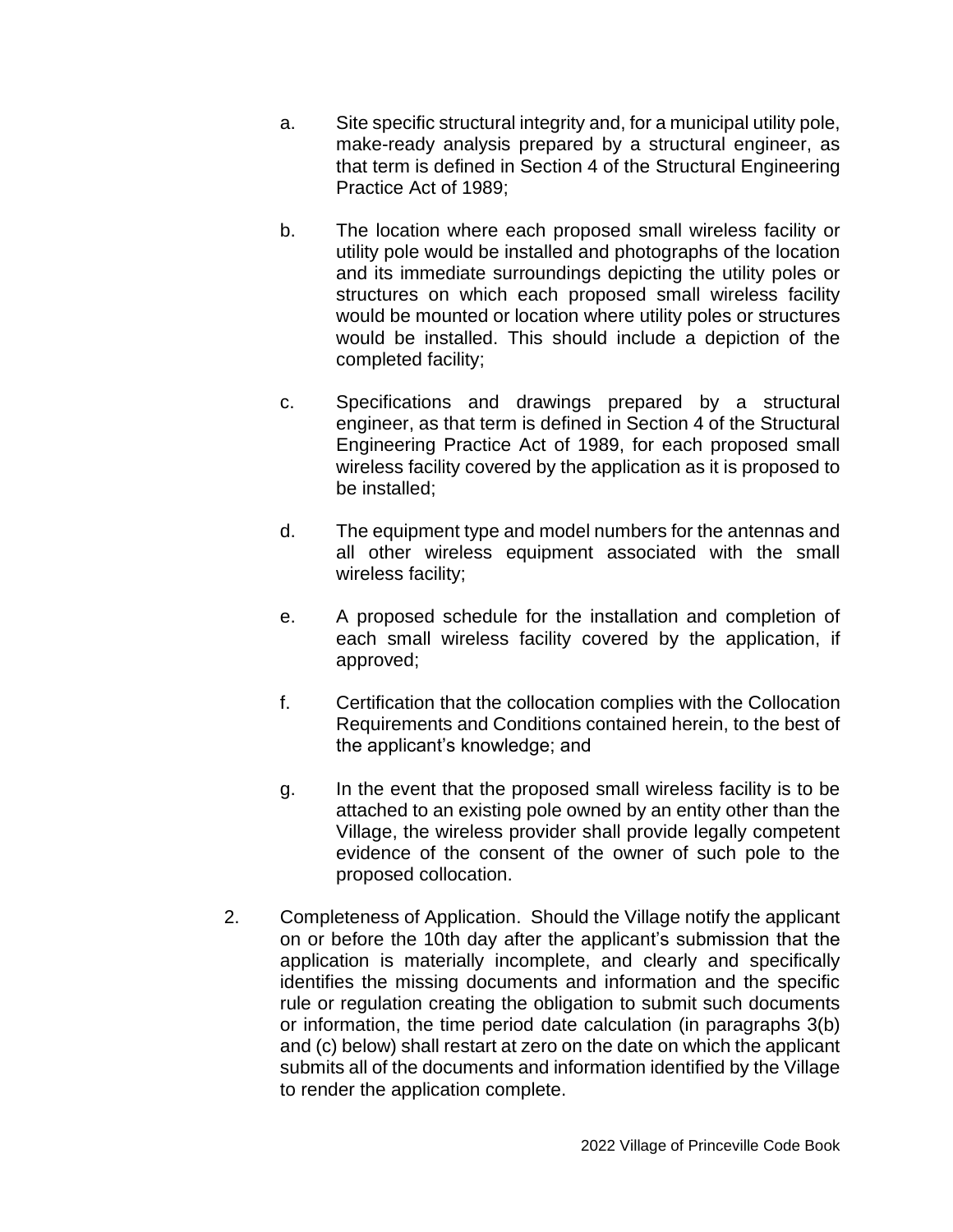Should the applicant make a supplemental submission that is still deficient, the Village must notify the applicant within ten (10) days of that supplemental submission that it is deficient in the same manner as described above. If the Village adequately notifies the applicant of the continued deficiency, the Village's time period to approve the application is tolled from the day after the date when the Village notifies the applicant that its supplemental submission was not sufficient to render the application complete in the manner listed in the above paragraph, until the date when the applicant submits all of the documents and information identified by the Village to render the application complete

- 3. Application Process. The Village shall process applications as follows:
	- a. The first completed application shall have priority over applications received by different applicants for collocation on the same utility pole or wireless support structure.
	- b. An application to collocate a small wireless facility on an existing utility pole or wireless support structure, or replacement of an existing utility pole or wireless support structure shall be processed on a nondiscriminatory basis and shall be deemed approved if the Village fails to approve or deny the application within sixty (60) days after the submission of a completed application.

However, if an applicant intends to proceed with the permitted activity on a deemed approved basis, the applicant shall notify the Village in writing of its intention to invoke the deemed approved remedy no sooner than forty-five (45) days after the submission of a completed application.

The permit shall be deemed approved on the latter of the 60th day after submission of the complete application or the 10th day after the receipt of the deemed approved notice by the Village. The receipt of the deemed approved notice shall not preclude the Village's denial of the permit request within the time limits as provided under this Chapter.

c. An application to collocate a small wireless facility that includes the installation of a new utility pole shall be processed on a nondiscriminatory basis and deemed approved if the Village fails to approve or deny the application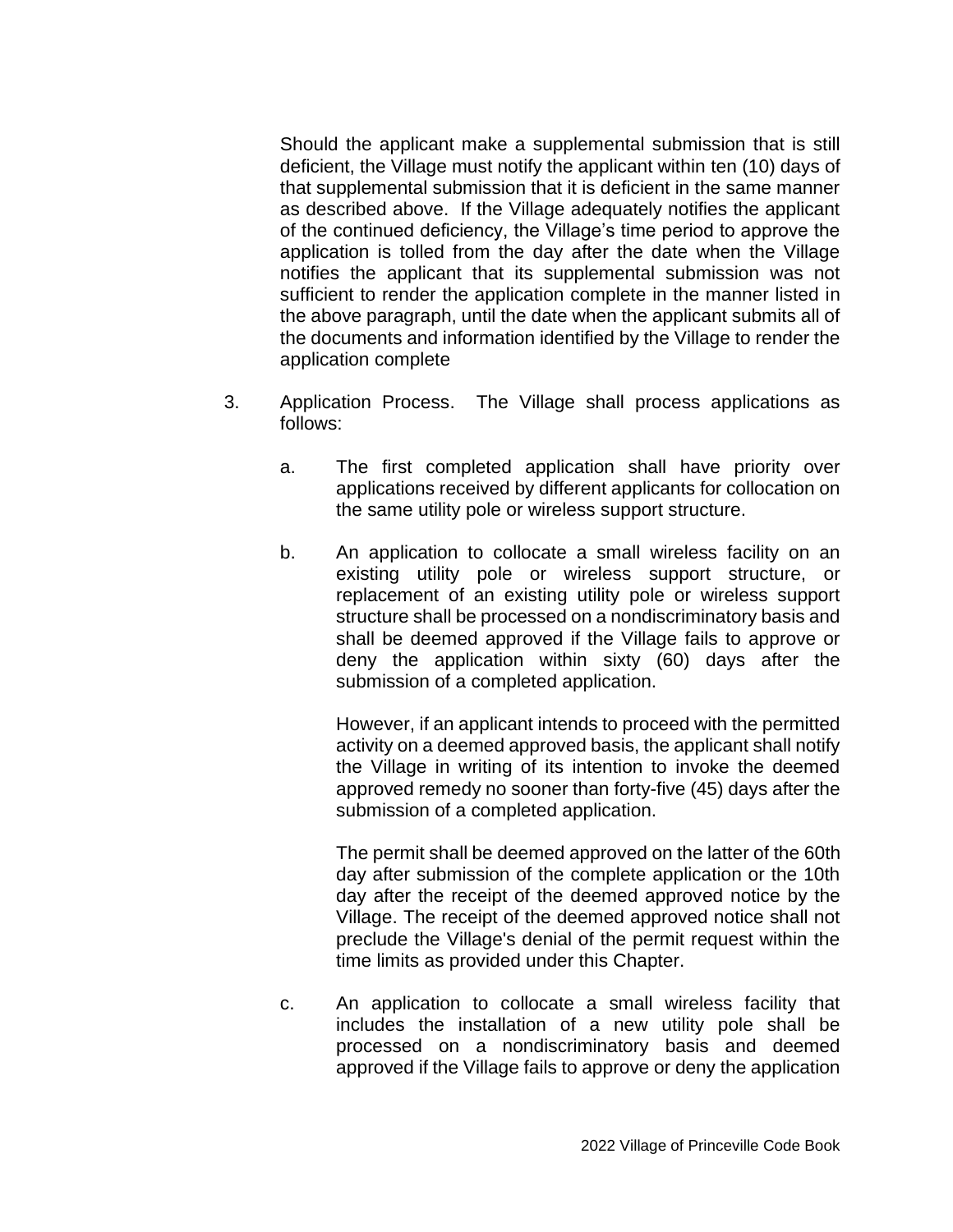within ninety (90) days after the submission of a completed application.

However, if an applicant intends to proceed with the permitted activity on a deemed approved basis, the applicant shall notify the Village in writing of its intention to invoke the deemed approved remedy no sooner than seventy-five (75) days after the submission of a completed application.

The permit shall be deemed approved on the latter of the 90th day after submission of the complete application or the 10th day after the receipt of the deemed approved notice by the Village. The receipt of the deemed approved notice shall not preclude the Village's denial of the permit request within the time limits as provided under this Chapter.

d. The Village shall deny an application which does not meet the requirements of this Chapter.

If the Village determines that applicable codes, ordinances or regulations that concern public safety, or the Collocation Requirements and Conditions contained herein require that the utility pole or wireless support structure be replaced before the requested collocation, approval shall be conditioned on the replacement of the utility pole or wireless support structure at the cost of the wireless provider.

The Village shall document the basis for a denial, including the specific code provisions or application conditions on which the denial is based, and send the documentation to the applicant on or before the day the Village denies an application.

The applicant may cure the deficiencies identified by the Village and resubmit the revised application once within thirty (30) days after notice of denial is sent to the applicant without paying an additional application fee. The Village shall approve or deny the revised application within thirty (30) days after the applicant resubmits the application, or it is deemed approved. Failure to resubmit a revised application within thirty (30) days of the denial shall require the applicant to submit a new application with applicable fees, and recommencement of the Village's review period.

The applicant must notify the Village in writing of its intention to proceed with the permitted activity on a deemed approved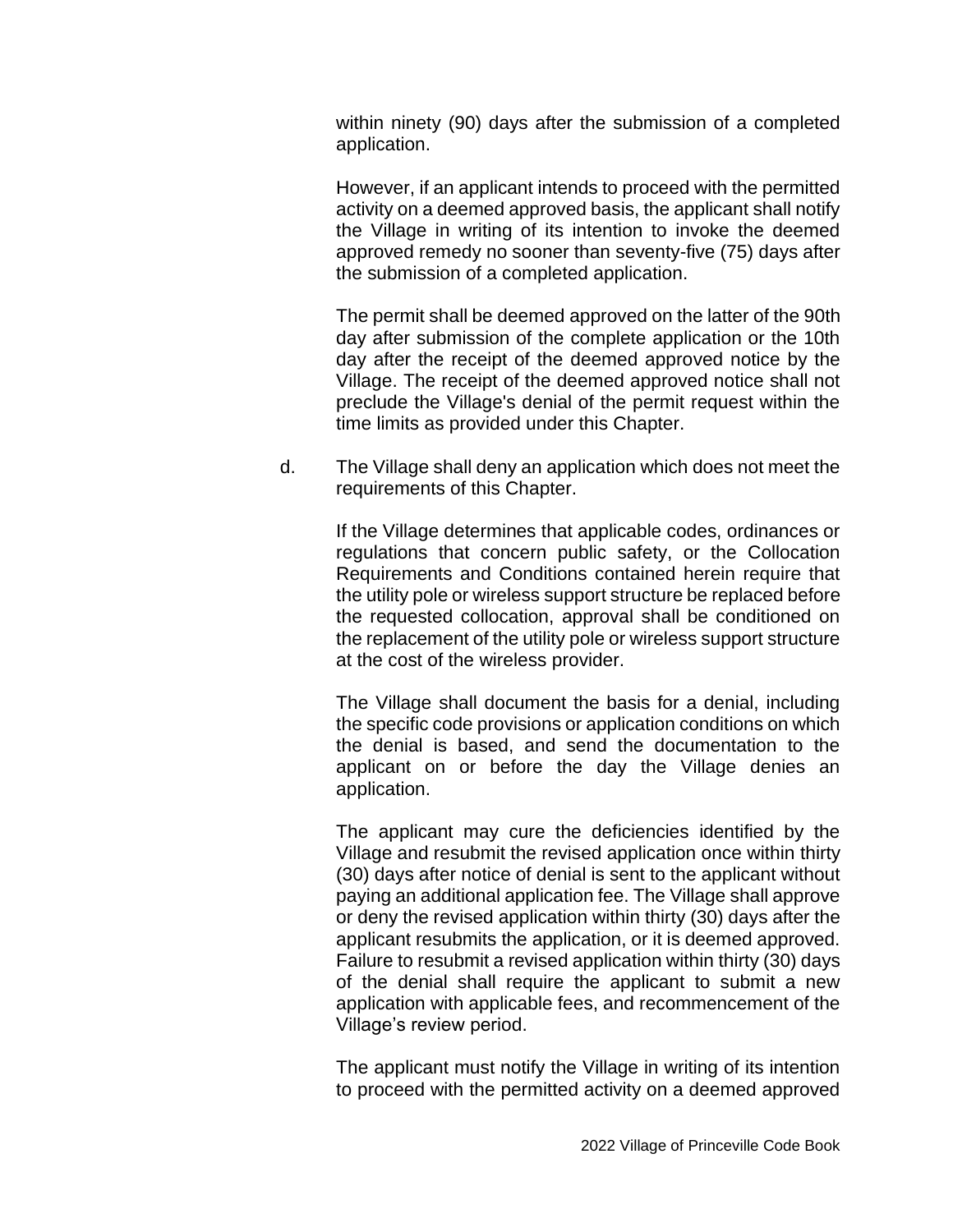basis, which may be submitted with the resubmitted application.

Any review of a revised application shall be limited to the deficiencies cited in the denial. However, this revised application to cure defects, does not apply if the cure requires the review of a new location, new or different structure to be collocated upon, new antennas, or other wireless equipment associated with the small wireless facility.

e. Batch applications. A single application seeking authorization for multiple collocations of small wireless facilities on existing utility poles or wireless support structures, or the replacement of existing utility poles or wireless support structures, shall comply with the timeframes set forth in this paragraph 3(b) above.

> A single application seeking authorization for multiple collocations of small wireless facilities using a new utility pole or wireless support structure shall comply with the timeframes set forth in this paragraph 3(c) above.

> A single application seeking authorization for multiple collocations of small wireless facilities combining collocations on existing utility poles or wireless support structures and new utility poles or support structures shall comply with the timeframes set forth in paragraph 3(c) above.

- 4. Tolling. Any time period involving an application may be further tolled by an express written agreement between the applicant and the Village.
- 5. Consolidated Applications. An applicant seeking to collocate small wireless facilities within the jurisdiction of the Village shall be allowed, at the applicant's discretion, to file a consolidated application and receive a single permit for the collocation of up to twenty-five (25) small wireless facilities if the collocations each involve substantially the same type of small wireless facility and substantially the same type of structure.

If an application includes multiple small wireless facilities, the Village may remove small wireless facility collocations from the application and treat separately small wireless facility collocations for which incomplete information has been provided or that do not qualify for consolidated treatment or that are denied. The Village may issue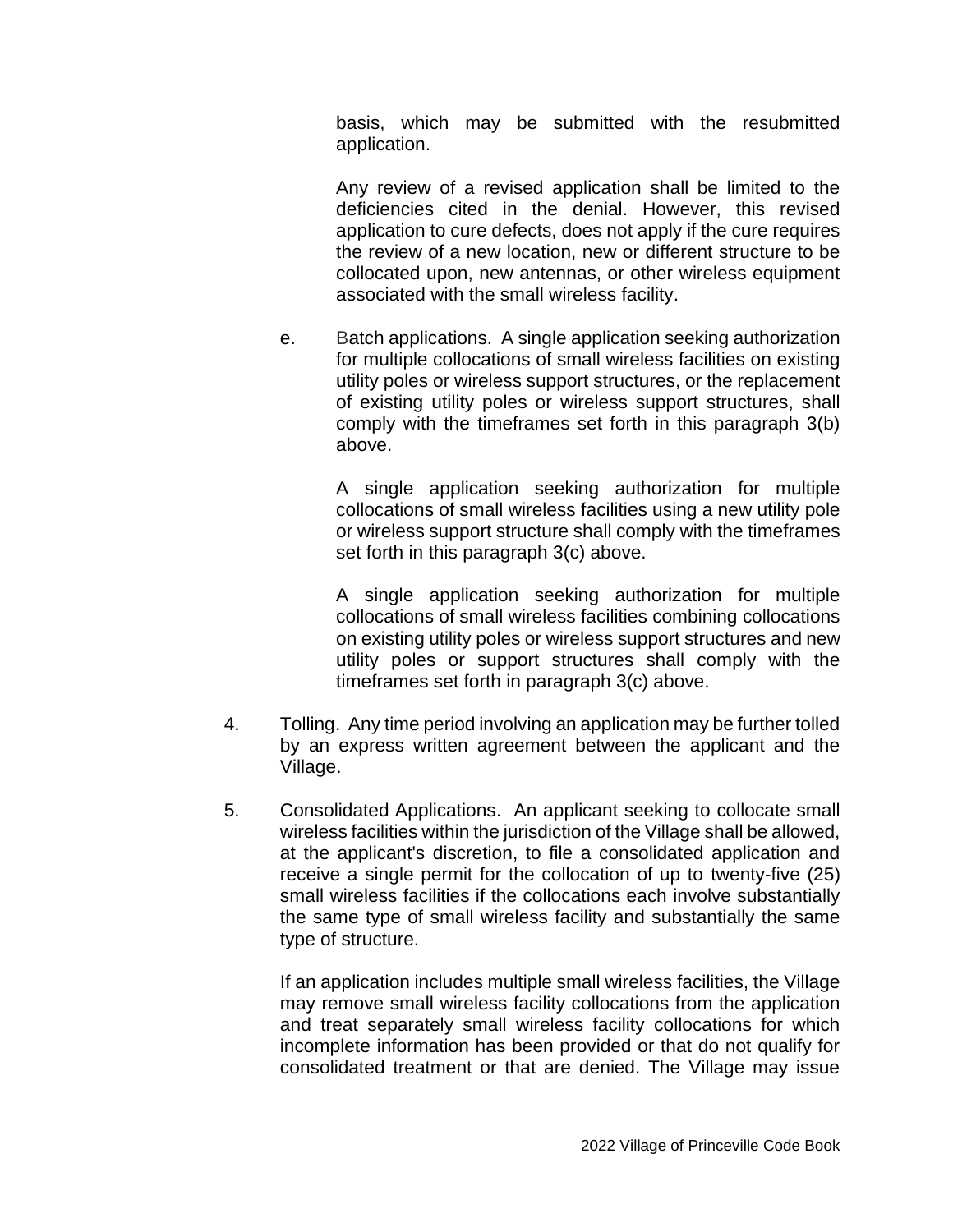separate permits for each collocation that is approved in a consolidated application.

6. Duration of Permits. The duration of a permit shall be for a period of five (5) years, and the permit shall be renewed for equivalent durations unless the Village makes a finding that the small wireless facility or the new or modified utility pole do not comply with the applicable Village codes or any provision, condition or requirement contained in this Chapter.

If the Act is repealed as provided in Section 90 therein, renewals of permits shall be subject to the applicable Village Code provisions or regulations in effect at the time of renewal.

- 7. Means of Submitting Applications. Applicants shall submit applications, supporting information, and notices to the Village's Zoning Officer at the Princeville Village Hall, 206 N. Walnut Street, Princeville, Illinois, 61559, by regular mail postmarked on the date due or by any other commonly used means, including electronic mail.
- C. Collocation Requirements and Conditions.
	- 1. Public Safety Space Reservation. The Village may reserve space on municipal utility poles for future public safety uses, for the Village's electric utility uses, or both, but a reservation of space may not preclude the collocation of a small wireless facility unless the Village reasonably determines that the municipal utility pole cannot accommodate both uses.
	- 2. Installation and Maintenance. The wireless provider shall install, maintain, repair and modify its small wireless facilities in safe condition and good repair and in compliance with the requirements and conditions of this Chapter. The wireless provider shall ensure that its employees, agents or contractors that perform work in connection with its small wireless facilities are adequately trained and skilled in accordance with all applicable industry and governmental standards and regulations.
	- 3. No Interference with Public Safety Communication Frequencies. The wireless provider's operation of the small wireless facilities shall not interfere with the frequencies used by a public safety agency for public safety communications.

A wireless provider shall install small wireless facilities of the type and frequency that will not cause unacceptable interference with a public safety agency's communications equipment.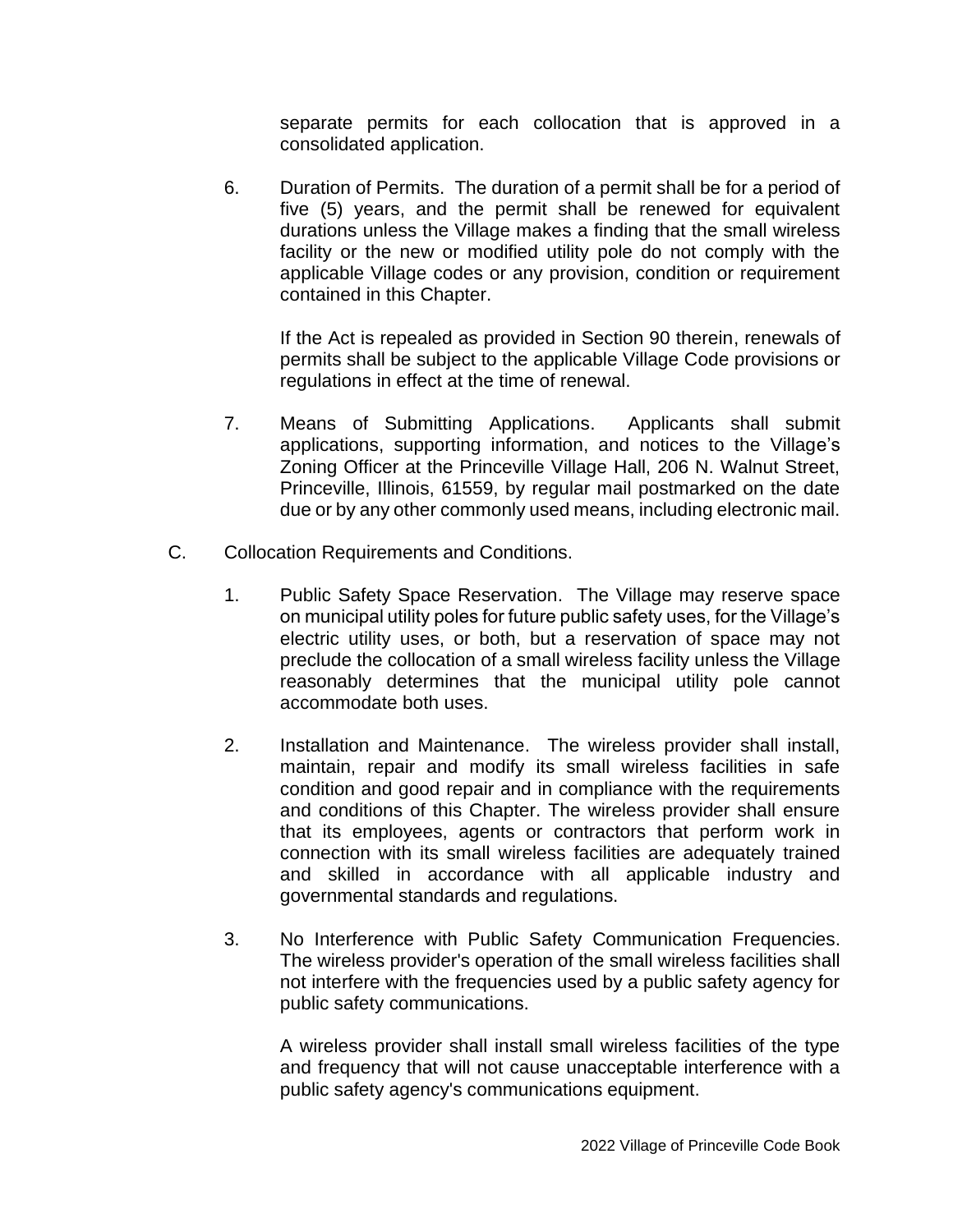Unacceptable interference will be determined by and measured in accordance with industry standards and the FCC's regulations addressing unacceptable interference to public safety spectrum or any other spectrum licensed by a public safety agency.

If a small wireless facility causes such interference, and the wireless provider has been given written notice of the interference by the public safety agency, the wireless provider, at its own expense, shall remedy the interference in a manner consistent with the abatement and resolution procedures for interference with public safety spectrum established by the FCC including 47 CFR 22.970 through 47 CFR 22.973 and 47 CFR 90.672 through 47 CFR 90.675.

The Village may terminate a permit for a small wireless facility based on such interference if the wireless provider is not in compliance with the Code of Federal Regulations cited in the previous Paragraph. Failure to remedy the interference as required herein shall constitute a public nuisance.

4. The wireless provider shall not collocate small wireless facilities on Village utility poles that are part of an electric distribution or transmission system within the communication worker safety zone of the pole or the electric supply zone of the pole.

However, the antenna and support equipment of the small wireless facility may be located in the communications space on the Village utility pole and on the top of the pole, if not otherwise unavailable, if the wireless provider complies with applicable codes for work involving the top of the pole.

For purposes of this subparagraph, the terms "communications space", "communication worker safety zone", and "electric supply zone" have the meanings given to those terms in the National Electric Safety Code as published by the Institute of Electrical and Electronics Engineers.

- 5. The wireless provider shall comply with all applicable codes and local code provisions or regulations that concern public safety.
- 6. The wireless provider shall comply with written design standards that are generally applicable for decorative utility poles, or reasonable stealth, concealment and aesthetic requirements that are set forth in any Village ordinance, written policy adopted by the Village, comprehensive plan or other written design plan that applies to other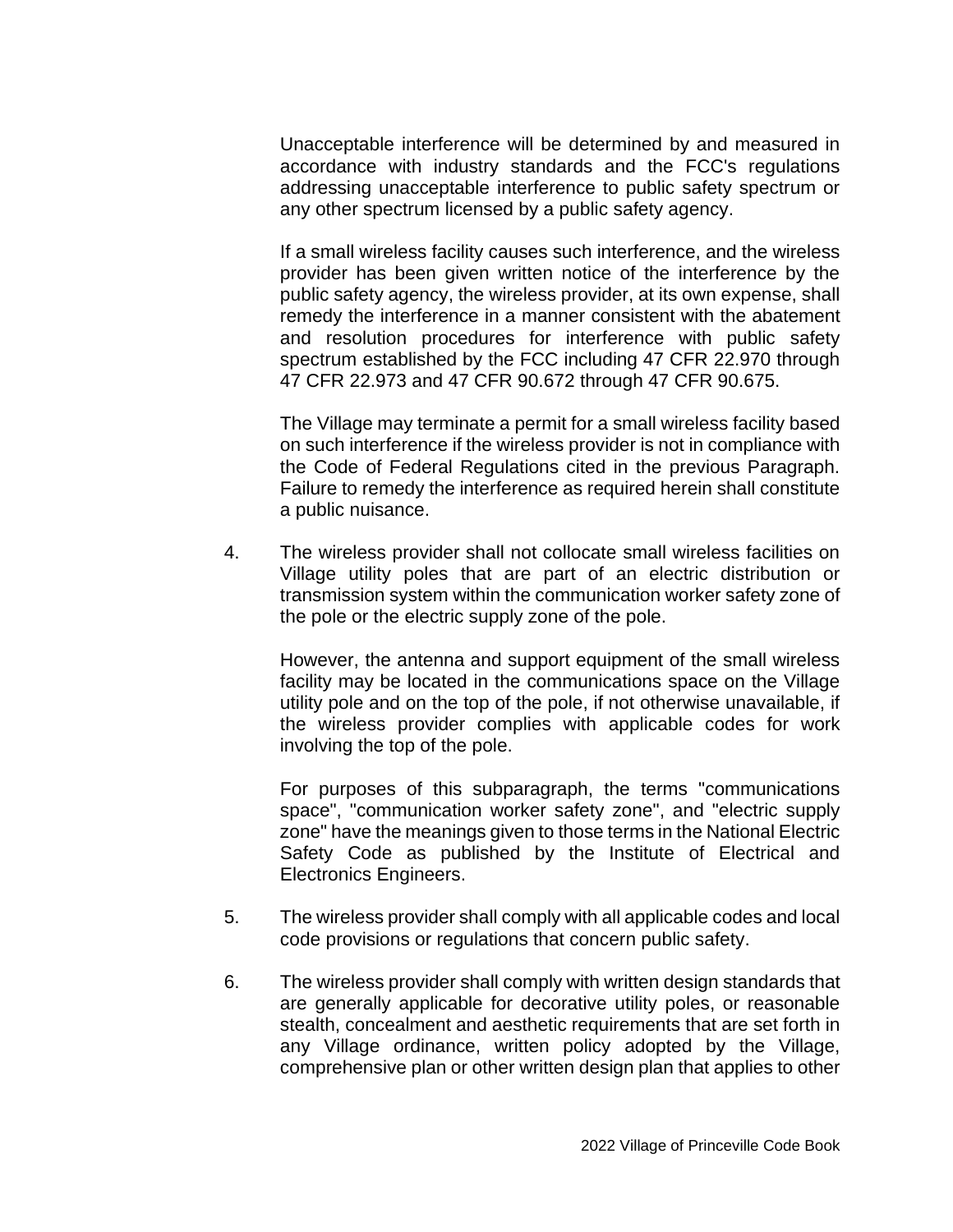occupiers of the rights-of-way, including location on a historic landmark or in a historic district.

7. Alternate Placements. Except as provided in this Collocation Requirements and Conditions Section, a wireless provider shall not be required to collocate small wireless facilities on any specific utility pole, or category of utility poles, or be required to collocate multiple antenna systems on a single utility pole. However, with respect to an application for the collocation of a small wireless facility associated with a new utility pole, the Village may propose that the small wireless facility be collocated on an existing utility pole or existing wireless support structure within one hundred (100) feet of the proposed collocation, which the applicant shall accept if it has the right to use the alternate structure on reasonable terms and conditions, and the alternate location and structure do not impose technical limits or additional material costs as determined by the applicant.

If the applicant refuses a collocation proposed by the Village, the applicant shall provide written certification describing the property rights, technical limits or material cost reasons the alternate location does not satisfy the criteria in this Paragraph.

8. Height Limitations. The maximum height of a small wireless facility shall be no more than ten (10) feet above the utility pole or wireless support structure on which the small wireless facility is collocated.

New or replacement utility poles or wireless support structures on which small wireless facilities are collocated may not exceed the higher of:

- a. Ten (10) feet in height above the tallest existing utility pole, other than a utility pole supporting only wireless facilities, that is in place on the date the application is submitted to the Village, that is located within three hundred (300) feet of the new or replacement utility pole or wireless support structure and that is in the same right-of-way within the jurisdictional boundary of the Village, provided the Village may designate which intersecting right-of-way within three hundred (300) feet of the proposed utility pole or wireless support structures shall control the height limitation for such facility; or
- b. Forty-five (45) feet above ground level.
- 9. Height Exceptions or Variances. If an applicant proposes a height for a new or replacement pole in excess of the above height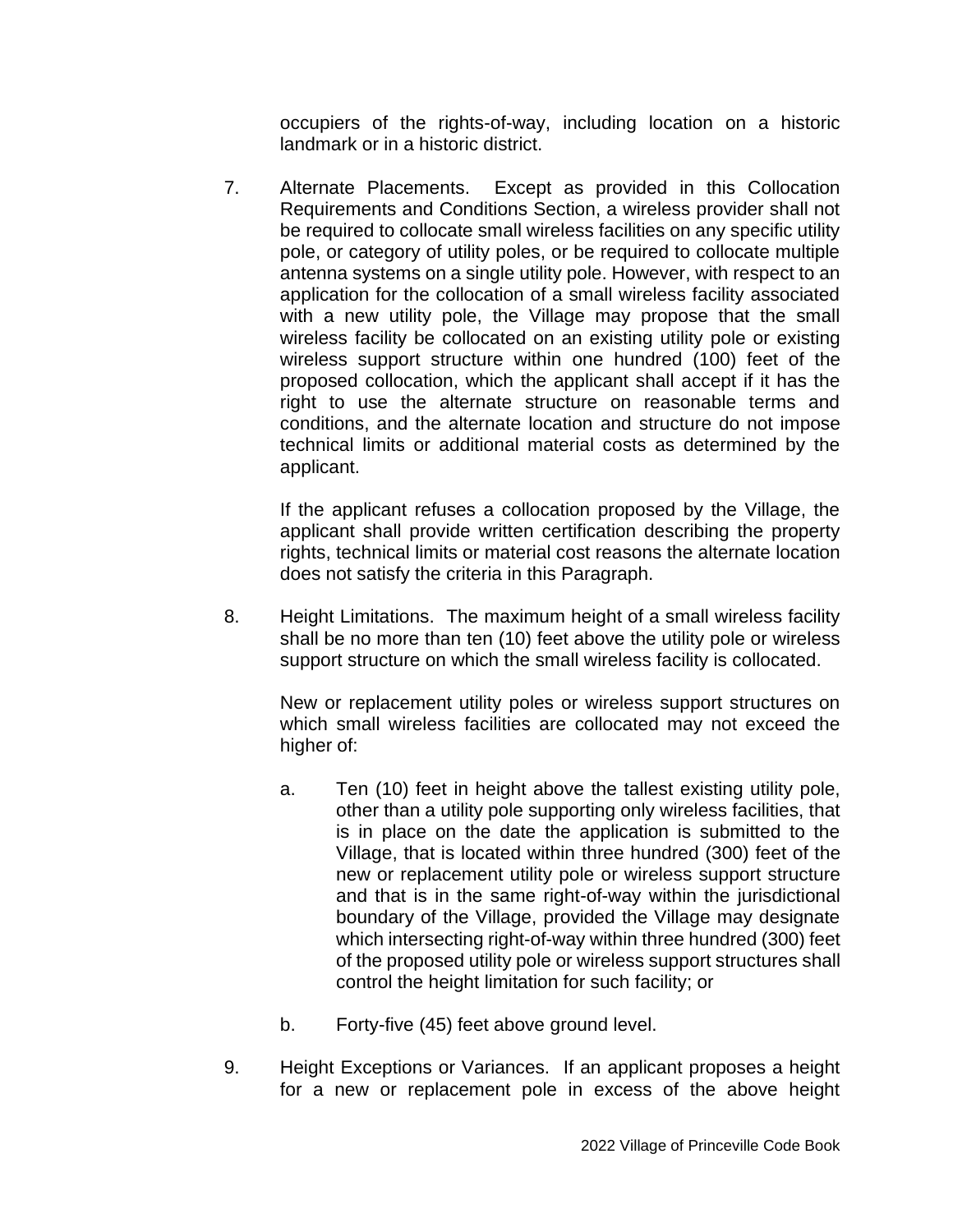limitations on which the small wireless facility is proposed for collocation, the applicant shall apply for a special use permit in conformance with procedures, terms and conditions set forth in Chapter 17.36 of the Village Zoning Code.

- 10. Contractual Design Requirements. The wireless provider shall comply with requirements that are imposed by a contract between the Village and a private property owner that concern design or construction standards applicable to utility poles and groundmounted equipment located in the rights-of-way.
- 11. Ground-Mounted Equipment Spacing. The wireless provider shall comply with applicable spacing requirements in applicable codes and ordinances concerning the location of ground-mounted equipment located in the right-of-way if the requirements include a waiver, zoning or other process that addresses a wireless provider's request for exception or variance and do not prohibit granting of such exceptions or variances.
- 12. Undergrounding Regulations. The wireless provider shall comply with local code provisions or regulations concerning undergrounding requirements that prohibit the installation of new or the modification of existing utility poles in a right-of-way without prior approval if the requirements include a waiver, zoning or other process that addresses requests to install such new utility poles or modify such existing utility poles and do not prohibit the replacement of utility poles.
- 13. Collocation Completion Deadline. Collocation for which a permit is granted shall be completed within one hundred eighty (180) days after issuance of the permit, unless the Village and the wireless provider agree to extend this period or a delay is caused by makeready work for a municipal utility pole or by the lack of commercial power or backhaul availability at the site, provided the wireless provider has made a timely request within sixty (60) days after the issuance of the permit for commercial power or backhaul services, and the additional time to complete installation does not exceed three hundred sixty (360) days after issuance of the permit. Otherwise, the permit shall be void unless the Village grants an extension in writing to the applicant.
- D. Application Fees. Application fees are imposed as follows:
	- 1. Applicant shall pay an application fee of Five Hundred Dollars (\$500.00) for an application to collocate up to five (5) small wireless facilities on existing utility poles or wireless support structures, and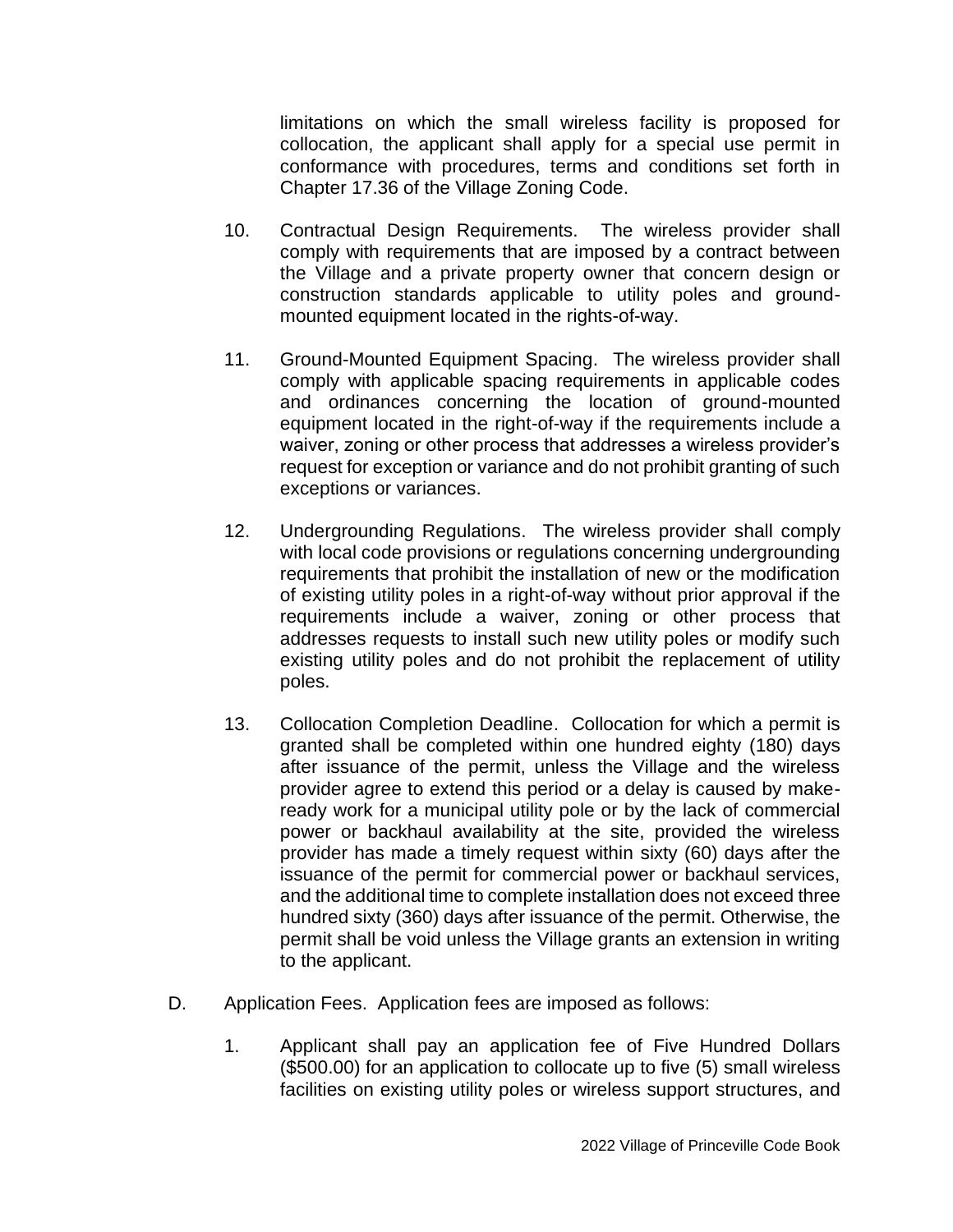One Hundred Dollars (\$100.00) for each small wireless facility addressed in a consolidated application to collocate more than five (5) small wireless facilities on existing utility poles or wireless support structures.

- 2. Applicant shall pay an application fee of One Thousand Dollars (\$1,000.00) for each small wireless facility addressed in an application that includes the installation of a new utility pole for such collocation.
- 3. Notwithstanding any contrary provision of State law or local ordinance, applications pursuant to this Section shall be accompanied by the required application fee. Application fees shall be non-refundable.
- 4. The Village shall not require an application, approval or permit, or require any fees or other charges, from a communications service provider authorized to occupy the rights-of-way, for:
	- a. Routine maintenance;
	- b. The replacement of wireless facilities with wireless facilities that are substantially similar, the same size, or smaller if the wireless provider notifies the Village at least ten (10) days prior to the planned replacement and includes equipment specifications for the replacement of equipment consistent with subsection B.1.d herein titled Application Requirements; or
	- c. The installation, placement, maintenance, operation or replacement of micro wireless facilities suspended on cables that are strung between existing utility poles in compliance with applicable safety codes.
- 5. Wireless providers shall secure a permit from the Village to work within rights-of-way for activities that affect traffic patterns or require lane closures.
- E. Exceptions to Applicability. Nothing in this Chapter authorizes a person to collocate small wireless facilities on:
	- 1. Property owned by a private party or property owned or controlled by the Village or another unit of local government that is not located within rights-of-way, or a privately-owned utility pole or wireless support structure without the consent of the property owner;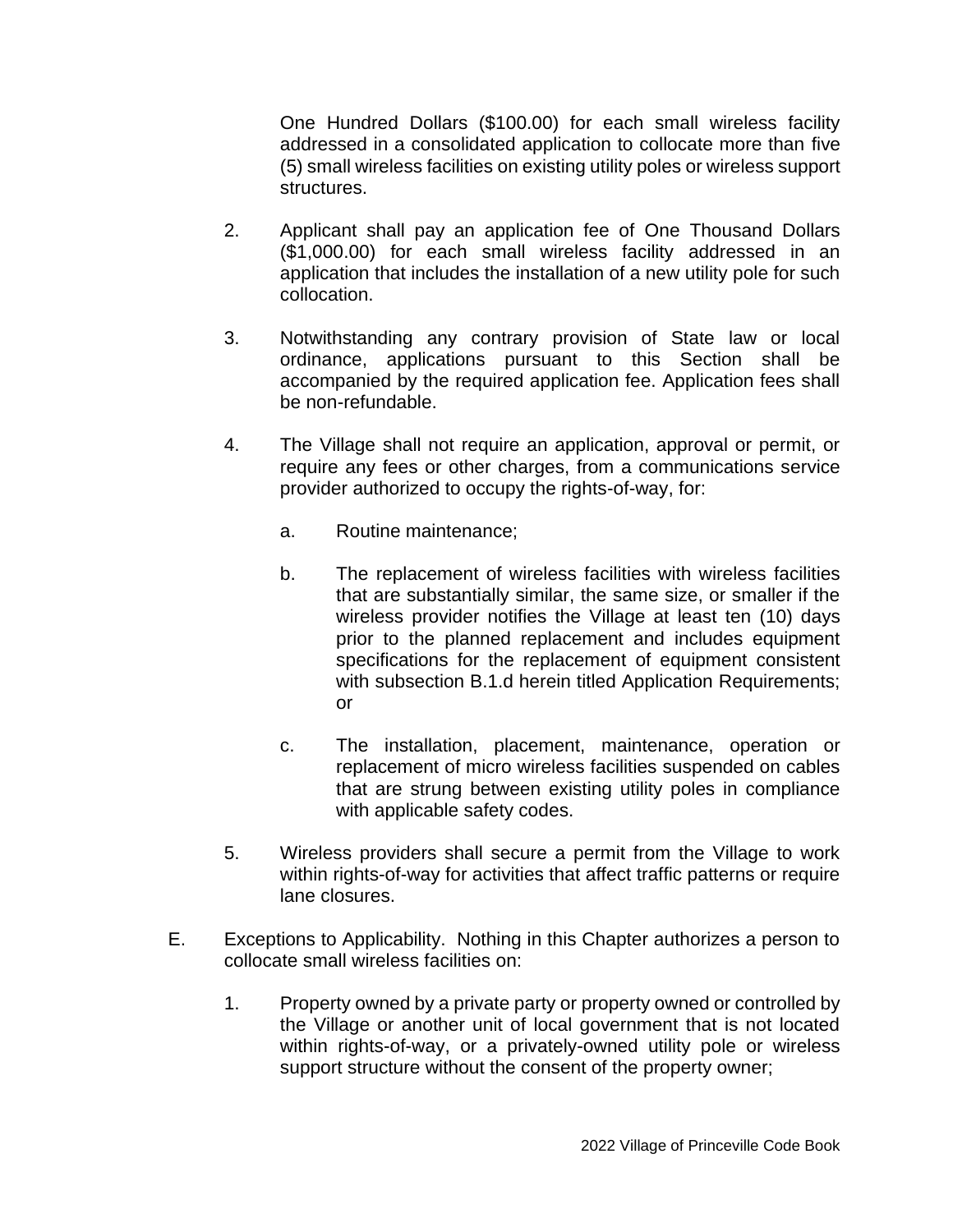- 2. Property owned, leased, or controlled by a park district, forest preserve district, or conservation district for public park, recreation or conservation purposes without the consent of the affected district, excluding the placement of facilities on rights-of-way located in an affected district that are under the jurisdiction and control of a different unit of local government as provided by the Illinois Highway Code; or
- 3. Property owned by a rail carrier registered under Section 18c-7201 of the Illinois Vehicle Code, Metra Commuter Rail or any other public commuter rail service, or an electric utility as defined in Section 16-102 of the Public Utilities Act, without the consent of the rail carrier, public commuter rail service, or electric utility. The provisions of this Ordinance do not apply to an electric or gas public utility or such utility's wireless facilities if the facilities are being used, developed and maintained consistent with the provisions of subsection (i) of Section 16-108.5 of the Public Utilities Act.

For the purposes of this subsection, "public utility" has the meaning given to that term in Section 3-105 of the Public Utilities Act. Nothing in this Ordinance shall be construed to relieve any person from any requirement (a) to obtain a franchise or a State-issued authorization to offer cable service or video service or (b) to obtain any required permission to install, place, maintain, or operate communications facilities, other than small wireless facilities subject to this Ordinance.

F. Pre-Existing Agreements. Existing agreements between the Village and wireless providers that relate to the collocation of small wireless facilities in the rights-of-way, including the collocation of small wireless facilities on Village utility poles, that are in effect on June 1, 2018, remain in effect for all small wireless facilities collocated on the Village's utility poles pursuant to applications submitted to the Village before June 1, 2018, subject to applicable termination provisions contained therein. Agreements entered into after June 1, 2018, shall comply with this Chapter.

A wireless provider that has an existing agreement with the Village on the effective date of the Act may accept the rates, fees and terms that the Village makes available under this Chapter for the collocation of small wireless facilities or the installation of new utility poles for the collocation of small wireless facilities that are the subject of an application submitted two (2) or more years after the effective date of the Act, by notifying the Village that it opts to accept such rates, fees and terms. The existing agreement remains in effect, subject to applicable termination provisions, for the small wireless facilities the wireless provider has collocated on the Village's utility poles pursuant to applications submitted to the Village before the wireless provider provides such notice and exercises its option under this Paragraph.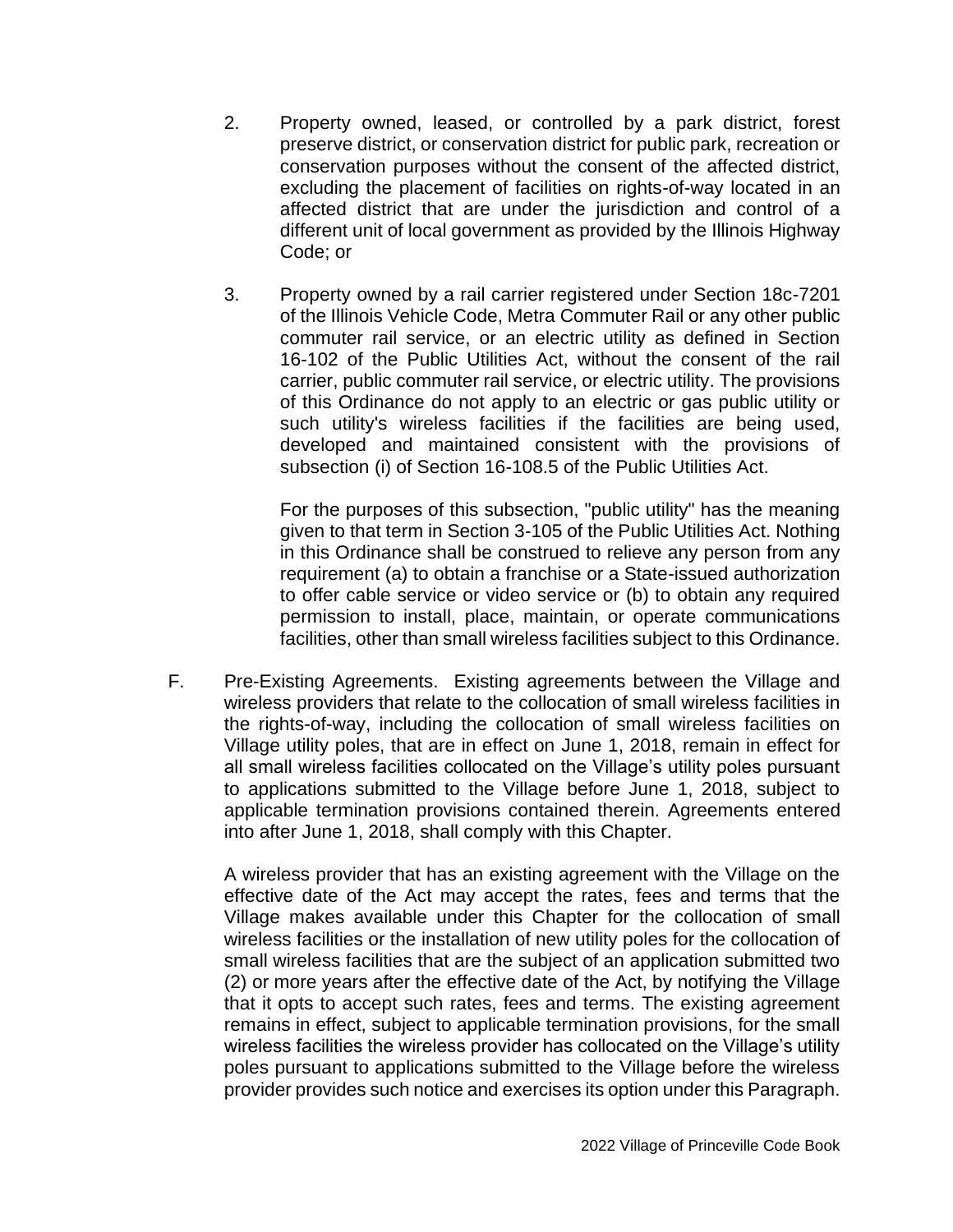G. Annual Recurring Rate. A wireless provider shall pay to the Village an annual recurring rate to collocate a small wireless facility on a Village utility pole located in a right-of-way that equals (i) Two Hundred Dollars (\$200.00) per year or (ii) the actual, direct and reasonable costs related to the wireless provider's use of space on the Village utility pole. This annual recurring rate includes any possible right-of-way access fee or fee for attachment to the Village-owned structures in such right-of-way.

If the Village has not billed the wireless provider actual and direct costs, the fee shall be Two Hundred Dollars (\$200.00) payable on the first day after the first annual anniversary of the issuance of the permit or notice of intent to collocate, and on each annual anniversary date thereafter.

H. Abandonment. A small wireless facility that is not operated for a continuous period of twelve (12) months shall be considered abandoned. The owner of the facility shall remove the small wireless facility within ninety (90) days after receipt of written notice from the Village notifying the wireless provider of the abandonment.

The notice shall be sent by certified or registered mail, return receipt requested, by the Village to the owner at the last known address of the wireless provider. If the small wireless facility is not removed within ninety (90) days of such notice, the Village may remove or cause the removal of such facility through whatever actions are provided for abatement of nuisances or by other law for removal and cost recovery.

A wireless provider shall provide written notice to the Village within thirty (30) days of the sale or transfer of a small wireless facility within the jurisdiction of the Village. Such notice shall include the name and contact information of the new wireless provider.

**§12.28.040 Dispute Resolution.** The Circuit Court of Peoria County shall have exclusive jurisdiction to resolve all disputes arising under the Small Wireless Facilities Deployment Act. Pending resolution of a dispute concerning rates for collocation of small wireless facilities on municipal utility poles within the right-of-way, the Village shall allow the collocating person to collocate on its poles at annual rates of no more than Two Hundred Dollars (\$200.00) per year per municipal utility pole, with rates to be determined upon final resolution of the dispute.

**§12.28.050 Indemnification.** A wireless provider shall indemnify and hold the Village harmless against any and all liability or loss from personal injury or property damage resulting from or arising out of, in whole or in part, the use or occupancy of the Village improvements or right-of-way associated with such improvements by the wireless provider or its employees, agents, or contractors arising out of the rights and privileges granted under this Chapter and the Act. A wireless provider has no obligation to indemnify